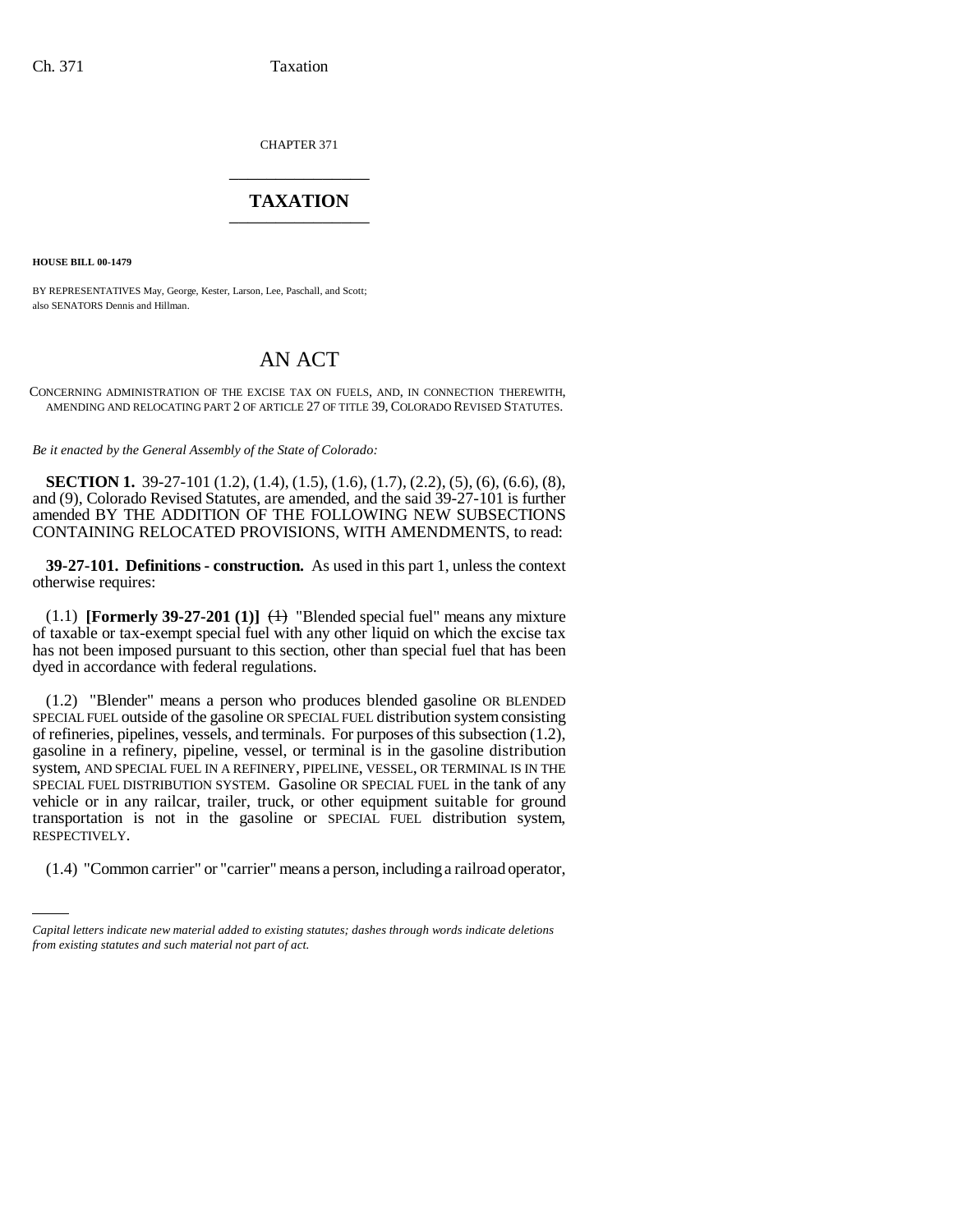who transports gasoline OR SPECIAL FUEL from a terminal LOCATED IN THIS STATE or transports gasoline OR SPECIAL FUEL imported into this state and who does not own the gasoline OR SPECIAL FUEL.

(1.5) "Distributor" means a gasoline broker or a person who acquires gasoline from a supplier, importer, blender, or another distributor for the subsequent sale and distribution by tank cars, tank trucks, or both. **[Formerly 39-27-201 (1.5)]** (a) "Distributor" means: any

(I) A GASOLINE OR SPECIAL FUEL BROKER AND ANY PERSON WHO SELLS SPECIAL FUEL TO ANOTHER DISTRIBUTOR, BROKER, OR VENDOR, AND ANY VENDOR OF LIQUIFIED PETROLEUM GASES;

(II) ANY person who acquires GASOLINE OR special fuel from a supplier, importer, blender, or another distributor for the subsequent sale and distribution by tank cars, tank trucks, or both; "Distributor" also means; OR

(III) Any person who refines, manufactures, produces, compounds, blends, or imports special fuel OR GASOLINE.

(b) "Distributor" includes every person importing GASOLINE OR special fuel by means of a pipeline or in any other manner, but does not include persons importing GASOLINE OR special fuel contained only in the fuel tank of a motor vehicle. "Distributor" also includes a special fuel broker and any person who sells special fuel to another distributor, broker, or vendor, and any vendor of liquefied petroleum gases.

(1.6) "Exporter" means a person who acquires gasoline in this state exclusively for delivery in another state in which he or she is licensed. **[Formerly 39-27-201 (1.6)]** "Dyed diesel" means diesel fuel that is dyed under the rules of the United States environmental protection agency or the internal revenue service for high sulphur diesel fuel or low sulphur diesel fuel or under any other requirements subsequently set by such agencies for special fuel sold for nontaxable uses.

 $(1.7)$  "Gallons" means gallons as measured on a gross gallons basis, as defined in section 8-20-201 (3), C.R.S. **[Formerly 39-27-201 (1.8)]** (1.8) "Exporter" means a person who acquires GASOLINE OR special fuel in this state exclusively for delivery to another state in which he or she is licensed.

(1.8) **[Formerly 39-27-201 (2)]**  $\left(\frac{2}{2}\right)$  "Fuel tank" means any receptacle on a motor vehicle from which fuel is supplied for the propulsion of the vehicle, exclusive of a cargo tank, "Fuel tank" AND includes any separate compartment of a cargo tank used as a fuel tank and any auxiliary tank or receptacle of any kind from which fuel is supplied for the propulsion of the vehicle, whether or not such tank or receptacle is directly connected to the fuel supply line of the vehicle.

 $(1.9)$  **[Formerly 39-27-201 (2.5)**  $\left(\frac{2.5}{2.5}\right)$  "Gallons" means gallons as measured on a gross gallons basis, as defined in section 8-20-201 (3), C.R.S.

(2.1) **[Formerly 39-27-201 (3)]**  $\leftrightarrow$  "Highway" means any way or place in this state of whatever nature, open to the use of the public, for purposes of traffic, including highways under construction.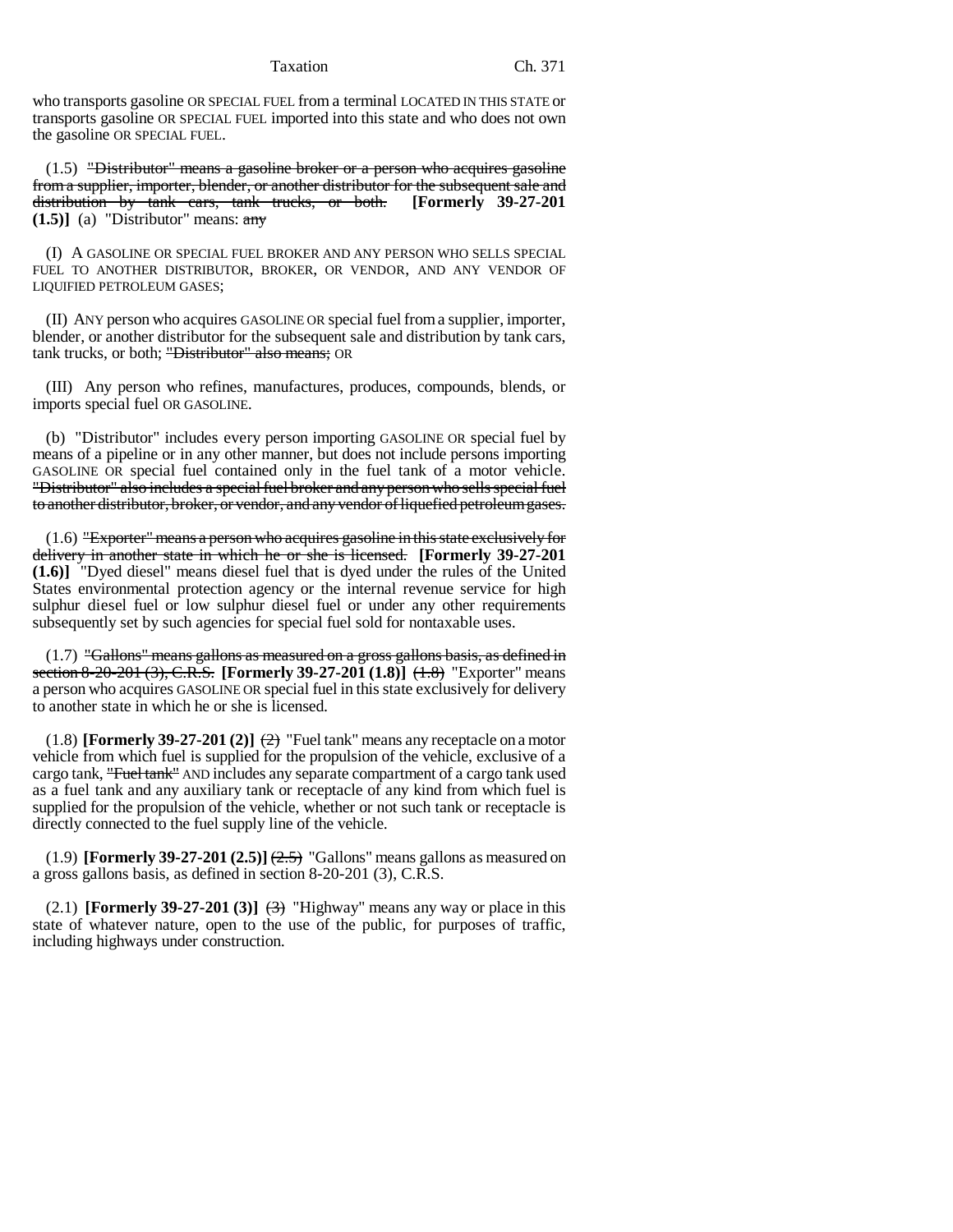(2.2) "Importer" means a person who imports gasoline OR SPECIAL FUEL in bulk or by transport load into this state from another state by truck, rail, or pipeline.

(2.3) **[Formerly 39-27-201 (4)]**  $(4)$  "In this state" means within the exterior limits of the state of Colorado and includes all territories within these limits owned by or ceded to the United States of America.

(2.5) **[Formerly 39-27-201 (5)]**  $\left( \frac{1}{2} \right)$  "Motor vehicle" means any self-propelled vehicle required to be licensed or subject to licensing for operation upon the highways of this state.

(5) "Refiner" means a person who processes crude oil or who produces, refines, prepares, distills, or manufactures gasoline OR SPECIAL FUEL in this state.

(6) "Refinery" means any place where gasoline, SPECIAL FUEL, or crude oil is produced, refined, compounded, blended, or manufactured.

(6.1) **[Formerly 39-27-201 (7)]**  $\left(\frac{7}{7}\right)$  "Sell" means to transfer title or possession, exchange, or barter in any manner or by any means whatsoever.

(6.3) **[Formerly 39-27-201 (8)]**  $(8)$  "Special fuel" means diesel engine fuel, kerosene, liquefied petroleum gases GAS, and natural gas used for the generation of power to propel a motor vehicle on the highways of this state. "Special fuel" does not include gasoline as defined in section 39-27-101 (2).

(6.6) "Supplier" means a person who owns and stores gasoline OR SPECIAL FUEL in a pipeline terminal, terminal, or refinery in or outside of this state for sale or use within or outside the boundaries of this state.

(8) "Tank farm" means any collection of tanks for storage of gasoline OR SPECIAL FUEL located at or appurtenant to any refinery or pipeline terminal for storage of gasoline OR SPECIAL FUEL before the sale thereof in this state.

(9) "Terminal" means a gasoline OR SPECIAL FUEL storage and distribution facility that is supplied by a pipeline, vessel, or refinery, or a tank farm from which gasoline OR SPECIAL FUEL may be removed for distribution.

(11) **[Formerly 39-27-201 (9)]**  $\leftrightarrow$  "Use" or "uses" means the placing of special fuel into any fuel tank, unless it is established to the satisfaction of the executive director of the department of revenue that the fuel was consumed for a purpose other than to propel a motor vehicle on the highways of this state. With respect to fuel brought into this state in a fuel tank, "use" means the consumption of the fuel in this state. A vendor placing special fuel into a fuel tank of a motor vehicle not owned by him THE VENDOR is not deemed to have used the fuel.

(12) **[Formerly 39-27-201 (10)]**  $(+0)$  "User" means any person who uses special fuel.

(13) **[Formerly 39-27-201 (11)]**  $\left(\frac{11}{11}\right)$  "Vendor" means any person who sells special fuel in this state and places the fuel, or causes the fuel to be placed, into any fuel tank or receptacle from which a fuel tank is supplied; "Vendor" includes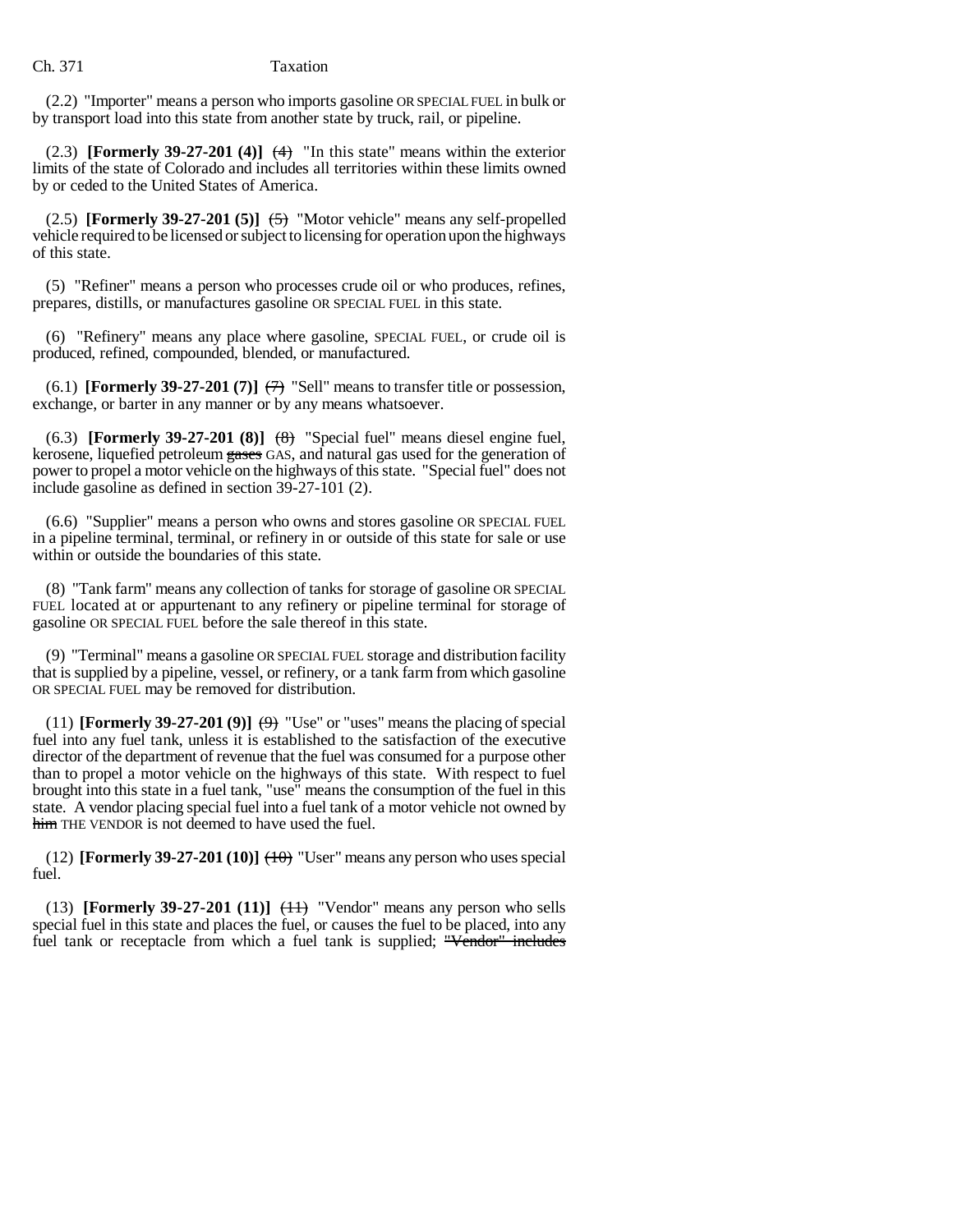INCLUDING service station dealers, brokers, and users who sell SPECIAL fuel to others and distributors who sell special fuel to users. For the purposes of this part 2 PART 1, a vendor of liquefied petroleum gases shall be deemed a distributor and shall comply with all of the requirements imposed upon distributors in this part 2 PART 1.

**SECTION 2.** 39-27-102 (1) (a) (I) and (1.5), Colorado Revised Statutes, are amended to read:

**39-27-102. Tax imposed on gasoline - deposits - penalties.** (1) (a) (I) Other than as provided in subparagraph (III) of this paragraph (a), an excise tax is imposed and shall be collected on all gasoline sold, offered for sale, or used in this state for any purpose whatsoever, but only one tax shall be paid upon the same gasoline in this state. Except as otherwise provided in this subparagraph (I), no more than three tax-deferred transactions shall take place after the gasoline has left the terminal of its origin, either within or outside of this state; EXCEPT THAT, FOR PURPOSES OF COUNTING THE APPLICABLE TRANSACTIONS IN ORDER TO COLLECT THE TAX IMPOSED BY THIS SUBPARAGRAPH (I), COUNTING SHALL BEGIN WHEN THE GASOLINE FIRST ENTERS THIS STATE, WHETHER BY TRUCK OR BY RAIL. If more than three distributors acquire the gasoline, the third distributor shall be liable for payment of the tax imposed. Nothing in this paragraph (a) shall preclude previous distributors from paying the tax. A distributor shall not be required to pay tax on gasoline that is exempt pursuant to section 39-27-103 (2). The tax imposed shall be computed upon the total amount of gasoline, measured in gallons, acquired by each distributor in this state and shall be paid in the manner provided in this section.

 $(1.5)$  (a) Any distributor, supplier, blender, or exporter who transports gasoline to any destination outside of this state shall submit to the department of revenue a monthly report containing any information relative to the export of gasoline that the executive director of the department of revenue shall require. The executive director shall consult with persons in the gasoline industry to determine such reporting requirements and establish said requirements by rule in accordance with the "State Administrative Procedure Act", article 4 of title 24, C.R.S. The executive director may by rule require that such reports be filed electronically.

(b) If the tax is paid on gasoline that is subsequently exported, it shall be refunded pursuant to section 39-27-103 to the exporter who paid the tax.

(c) Immediately upon discovery of a violation of this subsection (1.5), the department of revenue and agents thereof:

(I) May require payment of the excise tax imposed pursuant to paragraph (a) of subsection (1) of this section and all applicable civil fines imposed pursuant to this subsection (1.5) from any person who violates the provisions of subsection (9) of this section; and

(II) May detain the shipment of gasoline until payment is collected.

(d) Any licensed distributor, supplier, or exporter who diverts gasoline for use or sale within this state after claiming such shipment as an export shall report such diversion to the department within one working day after the diversion.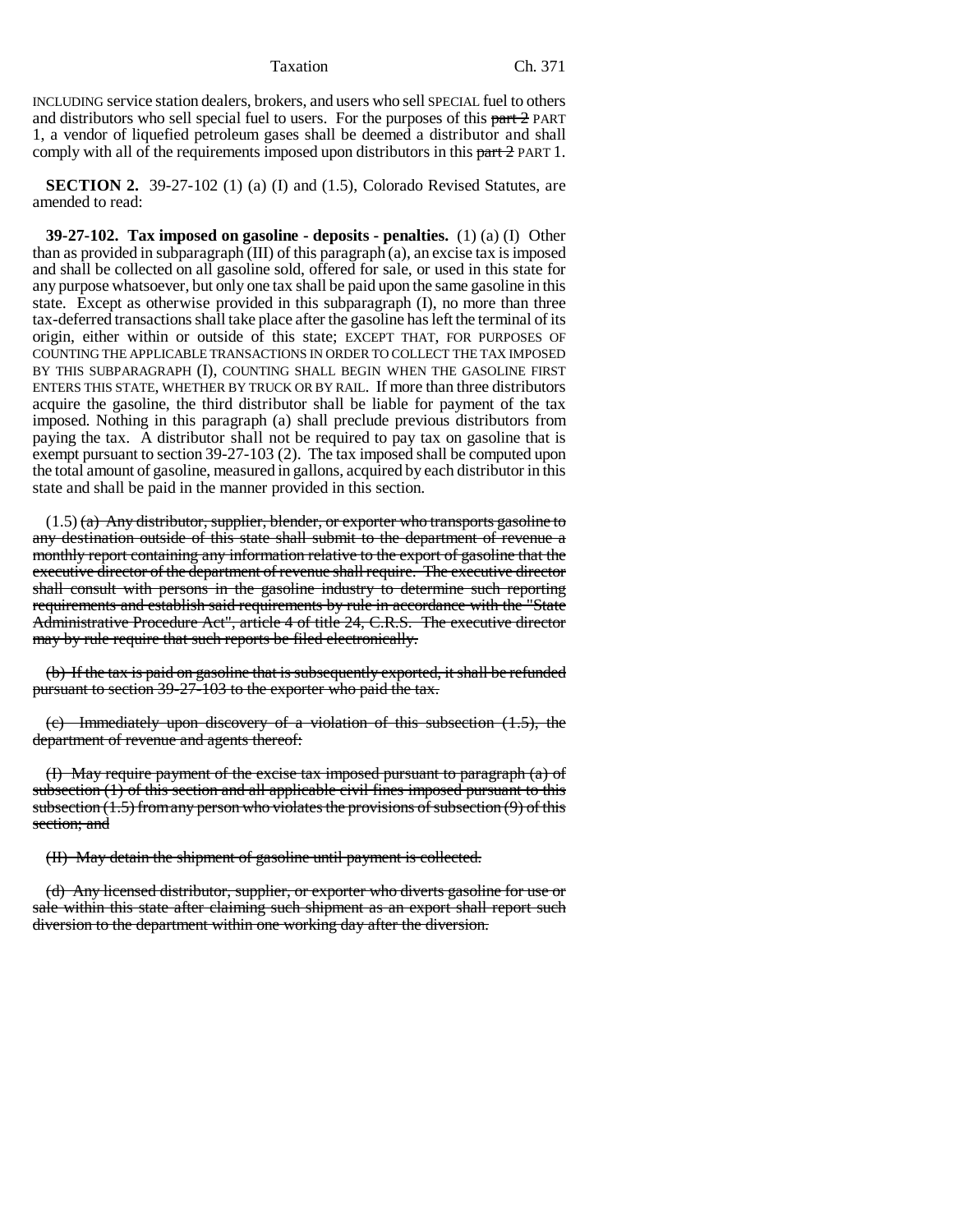(e) If any person other than a licensed distributor, supplier, or exporter physically diverts to one or more destinations within the boundaries of this state any or all of a shipment of gasoline that is claimed as an export on the bill of lading or other affidavit, such person shall report to the department of revenue, within one working day after such diversion, the destinations within this state to which the diverted gasoline shipment was delivered. Such person shall be liable for payment of the excise tax established in paragraph  $(a)$  of subsection  $(1)$  of this section on the amount of gasoline diverted to a destination within this state.

(f) Any person who violates the reporting requirements of this subsection  $(1.5)$ shall be subject to the civil penalties set forth in subsection (9) of this section.

**SECTION 3.** 39-27-104 (1) and (2), Colorado Revised Statutes, are amended, and the said 39-27-104 is further amended BY THE ADDITION OF THE FOLLOWING NEW SUBSECTIONS CONTAINING RELOCATED PROVISIONS, WITH AMENDMENTS, to read:

**39-27-104. License and deposit - exception.** (1) (a) It is unlawful for any person to act as a distributor, supplier, importer, exporter, carrier, or blender of gasoline OR SPECIAL FUEL in this state without being licensed as such. Any person who acts as a distributor, supplier, importer, exporter, carrier, or blender of gasoline OR SPECIAL FUEL within this state without being licensed as such is guilty of a misdemeanor. Each day of operation without a license shall be considered a separate offense. SUCH PERSON SHALL ALSO BE SUBJECT TO THE CIVIL PENALTIES IMPOSED PURSUANT TO SECTION 39-27-105 (5).

(b) Each applicant for the gasoline OR SPECIAL FUEL distributor, supplier, importer, exporter, carrier, or blender license required by this section shall file with the executive director of the department of revenue an application in such form and manner as the executive director shall prescribe, stating the name and address of the applicant and such other information as may be required by this section or by the executive director. The application shall include a statement that such application is signed under oath and under the penalty of perjury in the second degree, as defined in section 18-8-503, C.R.S. An applicant for a license to export gasoline OR SPECIAL FUEL from this state shall provide verification as required by the executive director that the applicant has an appropriate license valid in any state into which the gasoline will be exported. Each application for a gasoline OR SPECIAL FUEL distributor, supplier, importer, exporter, carrier, or blender license shall be accompanied by a ten-dollar filing fee.

(c) The executive director OF THE DEPARTMENT OF REVENUE shall issue a license to an applicant if the application for a gasoline OR SPECIAL FUEL distributor, supplier, importer, exporter, carrier, or blender license is in proper form, has been accepted for filing, and meets the other conditions and requirements of this section. The license shall be valid until surrendered, suspended, or revoked.

(d) A person who engages in the business of blending or compounding any products to make gasoline OR SPECIAL FUEL thereof shall obtain a blender license and set forth in his or her application the kind and general characteristics of the products to be blended, the place where such blending is done, the purpose of such blending, and the intended disposition of such blended products and any other information as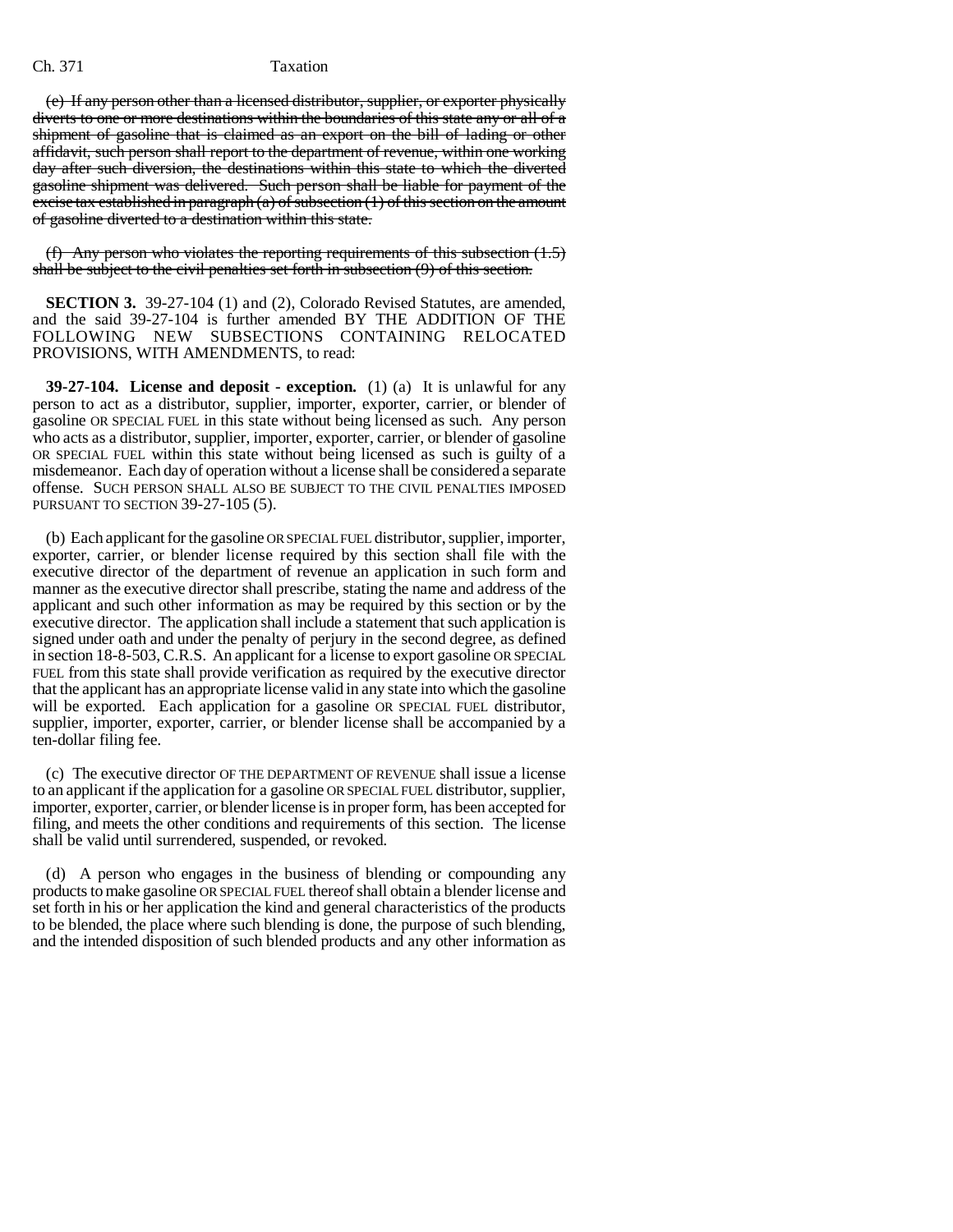the executive director OF THE DEPARTMENT OF REVENUE deems necessary or advisable for the enforcement of this part 1.

(e) When any person ceases to be a distributor, supplier, importer, exporter, carrier, or blender of gasoline OR SPECIAL FUEL by reason of discontinuance, sale, or transfer of such person's business at any location, such person shall notify the executive director of the department of revenue in writing at the time the discontinuance, sale, or transfer takes effect. The notice shall state the date of discontinuance and, in the event of sale or transfer, the name and address of the purchaser or transferee. All taxes, penalties, and interest not yet due and payable under the provisions of this part 1 shall, notwithstanding any other provisions of this part 1, become due and payable concurrently with the discontinuance, sale, or transfer; and the distributor shall make a report and pay all taxes, penalties, and interest and shall surrender to the executive director OF THE DEPARTMENT OF REVENUE the gasoline distributor, supplier, importer, exporter, carrier, or blender license together with all duplicates issued to him or her.

(f) The gasoline OR SPECIAL FUEL distributor, supplier, importer, exporter, carrier, or blender license issued under the provisions of this section shall be conspicuously displayed in the established place of business of the licensee. A licensee shall obtain a duplicate license for each established branch office or location, which shall be displayed in a like manner as the original license. Each such duplicate license shall be issued by the executive director OF THE DEPARTMENT OF REVENUE upon payment of a five-dollar fee.

(g) (I) No person shall export gasoline OR SPECIAL FUEL out of this state without a valid license pursuant to this section. Any person who VIOLATES THE REPORTING REQUIREMENTS OF THIS PART 1, exports gasoline OR SPECIAL FUEL out of this state without a valid license OR IMPORTS GASOLINE OR SPECIAL FUEL INTO THIS STATE WITHOUT A LICENSE shall be subject to the following civil penalties:

(A) A five-thousand-dollar fine for the first violation;

(B) A ten-thousand-dollar fine for the second violation;

(C) A fifteen-thousand-dollar fine for a third or subsequent violation.

(II) The executive director OF THE DEPARTMENT OF REVENUE is authorized to waive, for good cause shown, any civil penalty assessed pursuant to this paragraph (g).

(III) All moneys collected pursuant to this paragraph (g) shall be credited to the highway users tax fund, created in section 43-4-201, C.R.S.

(IV) Nothing in this paragraph (g) shall be construed to prohibit the criminal prosecution of any person who commits a criminal offense in connection with or as a result of violating any provision of this part 1.

(V) Immediately upon discovery of a violation of this paragraph (g), the department of revenue and agents thereof: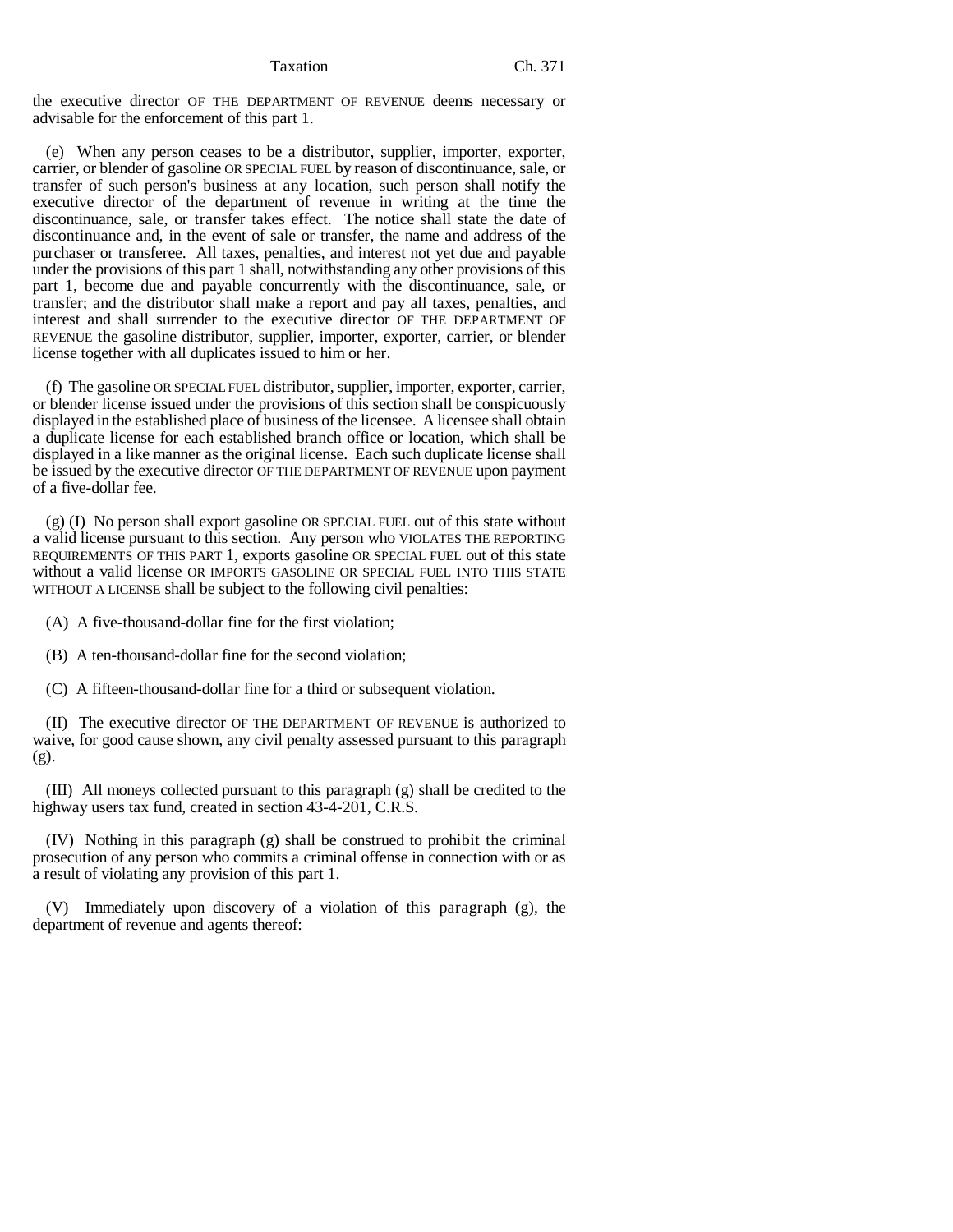(A) May require payment of the excise tax imposed pursuant to section  $39-27-102$  $(1)$  (a) SECTIONS 39-27-102 (1) (a) AND 39-27-102.5 (1) (a), and all applicable civil penalties imposed pursuant to this paragraph (g) from any person who violates the provisions of this paragraph (g); and

(B) May detain the shipment of gasoline OR SPECIAL FUEL until payment is collected.

(h) The executive director of the department of revenue may refuse to issue a gasoline OR SPECIAL FUEL distributor, supplier, importer, exporter, carrier, or blender license if the executive director finds, after affording the applicant due notice and an opportunity to be heard, that the application:

(I) Was filed by any person whose license has previously been suspended or revoked for cause by the executive director OF THE DEPARTMENT OF REVENUE;

(II) Contains any misrepresentation, misstatement, or omission of material information required by the application;

(III) Was filed by some person other than the real person in interest whose license has been previously suspended or revoked for cause by the executive director OF THE DEPARTMENT OF REVENUE;

(IV) Was filed by any person who is or has been delinquent in the payment of any fee, tax, penalty, or other amount due to the department of revenue for more than two taxable periods; or

(V) Was submitted by a person who the executive director OF THE DEPARTMENT OF REVENUE determines is unable or unwilling to perform the duties and responsibilities of a licensed gasoline OR SPECIAL FUEL distributor, supplier, importer, exporter, carrier, or blender, as applicable, based upon evidence furnished to him or her.

 $(2)$  (a) (I) No license to act as a distributor, or refiner, OR TERMINAL OPERATOR of gasoline OR SPECIAL FUEL shall be issued until the applicant therefor has deposited with the department of revenue evidence of a savings account, deposit, or certificate of deposit meeting the requirements of section 11-35-101, C.R.S., or a surety bond or a negotiable certificate of deposit issued by a commercial bank doing business in this state acceptable to the executive director in an amount not less than three thousand dollars nor more than one hundred thousand dollars, the exact amount to be fixed by the executive director OF THE DEPARTMENT OF REVENUE. WHEN SUCH DEPOSIT IS A SURETY BOND, SUCH BOND SHALL BE IN THE SUM OF APPROXIMATELY THREE TIMES THE MONTHLY TAX LIABILITY ESTIMATED BY THE EXECUTIVE DIRECTOR TO BECOME DUE BY THE LICENSEE; EXCEPT THAT THE AMOUNT OF THE SURETY BOND SHALL NEVER BE LESS THAN TWENTY-FIVE THOUSAND DOLLARS NOR MORE THAN TWO HUNDRED THOUSAND DOLLARS. If the deposit is a surety bond, it shall ALSO be conditioned upon compliance by the distributor or refiner with all provisions of this part 1 and payment of all taxes and penalties to become due and payable thereunder; if it is a negotiable certificate of deposit, it shall be subject to forfeiture upon failure of the distributor or refiner to comply with said provisions or to pay all said taxes and penalties. Upon approval by the executive director of the application, a license to act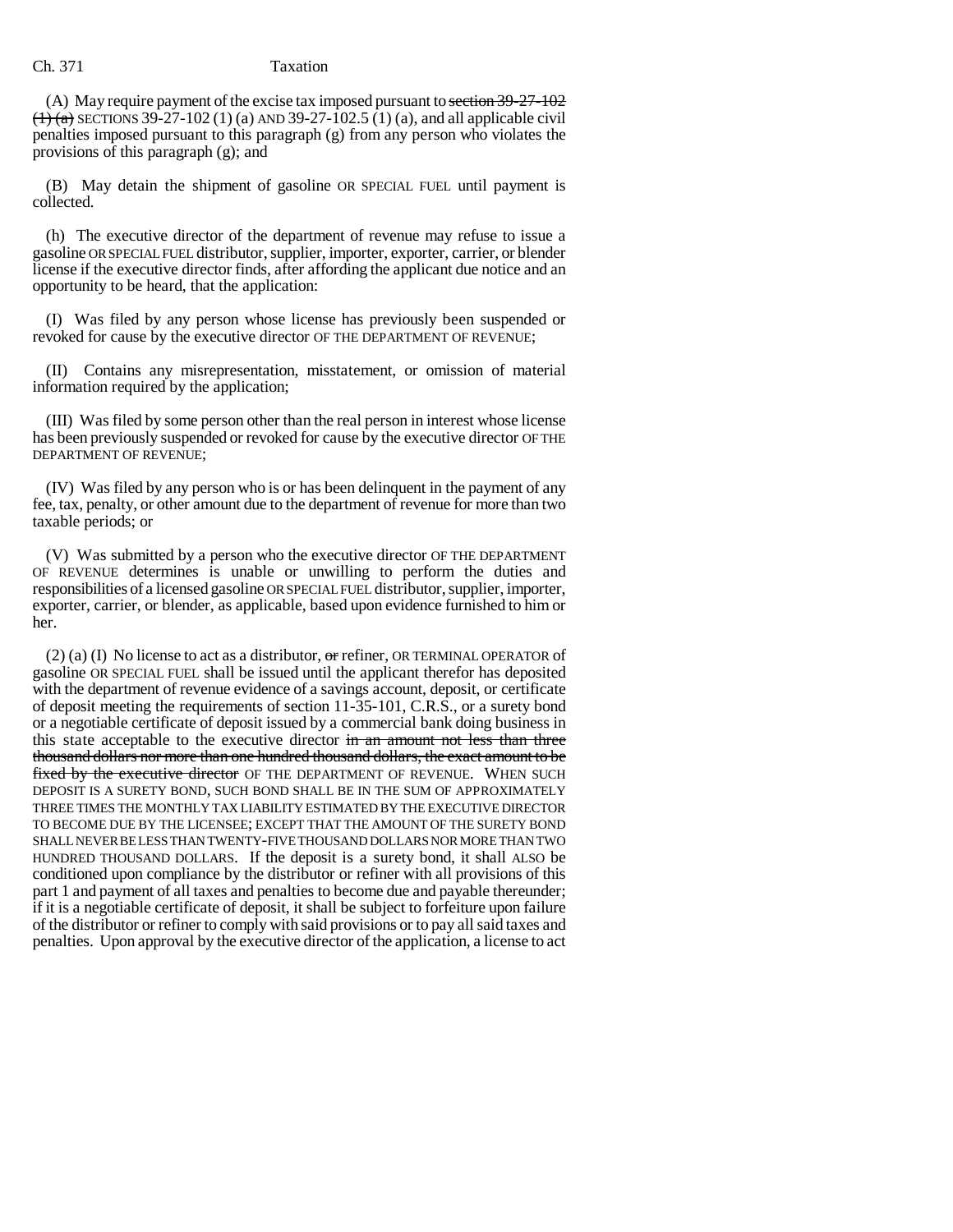as a distributor or refiner shall be issued to the applicant.

(II) **[Formerly 39-27-204 (4) (b)]**  $\left(\frac{4}{6}\right)$  The total amount of bond required of a distributor shall be fixed by the executive director OF THE DEPARTMENT OF REVENUE and may be increased or decreased by him SUCH DIRECTOR at any time, subject to the limitations imposed by this subsection  $(4)$  SUBSECTION  $(2)$ .

(b) If at any time after issuance of the license the executive director OF THE DEPARTMENT OF REVENUE finds that the licensee is acquiring gasoline OR SPECIAL FUEL in a quantity that makes the licensee liable for payment of excise tax for the preceding and current month in an amount greater than the amount of the deposit, the executive director shall, by written notice to the licensee, demand an additional surety bond or negotiable certificate of deposit to be deposited in an amount determined necessary to secure payment of a greater amount of taxes, but the aggregate amount of deposit shall in no event exceed two hundred thousand dollars. If the licensee fails or refuses within ten days after receipt of the written notice and demand to deposit an additional surety bond or negotiable certificate of deposit in the amount determined, the executive director may by written notice suspend or revoke the license held by the licensee. The requirements of this section relative to making a deposit shall apply only to distributors who are liable to the state for payment of the tax imposed by section 39-27-102.

(c) If the surety upon any surety bond so elects, said surety bond may be conditionally cancelled by the filing by said surety with the licensee and the executive director OF THE DEPARTMENT OF REVENUE of written notices of such conditional cancellation, but said surety shall not be discharged from any liability already accrued or that may accrue under said bond before the expiration of sixty days after the filing of said notices; if the licensee fails or refuses within sixty days after receiving said notice to deposit a new surety bond or a negotiable certificate of deposit acceptable to the executive director, then his SUCH license shall be revoked and cancelled.

(d) When a new surety bond or a negotiable certificate of deposit is deposited by a licensee, the executive director OF THE DEPARTMENT OF REVENUE shall surrender the old surety bond as soon as he SUCH DIRECTOR shall be satisfied that all liability thereunder has been fully discharged. When the liability upon a surety bond deposited by a licensee is discharged or reduced, whether by judgment rendered, payment made, or otherwise, or when a surety bond deposited by a licensee becomes insufficient by reason of the insolvency of the surety, or when for any other cause such surety bond is found to be insufficient, the executive director shall require the licensee to deposit a new surety bond or a negotiable certificate of deposit, in default of which he THE EXECUTIVE DIRECTOR may revoke and cancel his SAID license. The validity of any surety bond and the liability of the surety thereon shall not be affected by the revocation of a license, or by partial recovery upon said surety bond, or by the deposit of a new surety bond or a negotiable certificate of deposit, but all such surety bonds shall continue in force and effect until surrendered by the executive director.

(e) **[Formerly 39-27-204 (4) (e)]**  $(4)$  (e) Any surety on a bond furnished by a distributor pursuant to this subsection  $(4)$  SUBSECTION  $(2)$ , upon written request to the executive director OF THE DEPARTMENT OF REVENUE, shall be discharged from any liability to this state accruing on the bond after expiration of sixty days from the date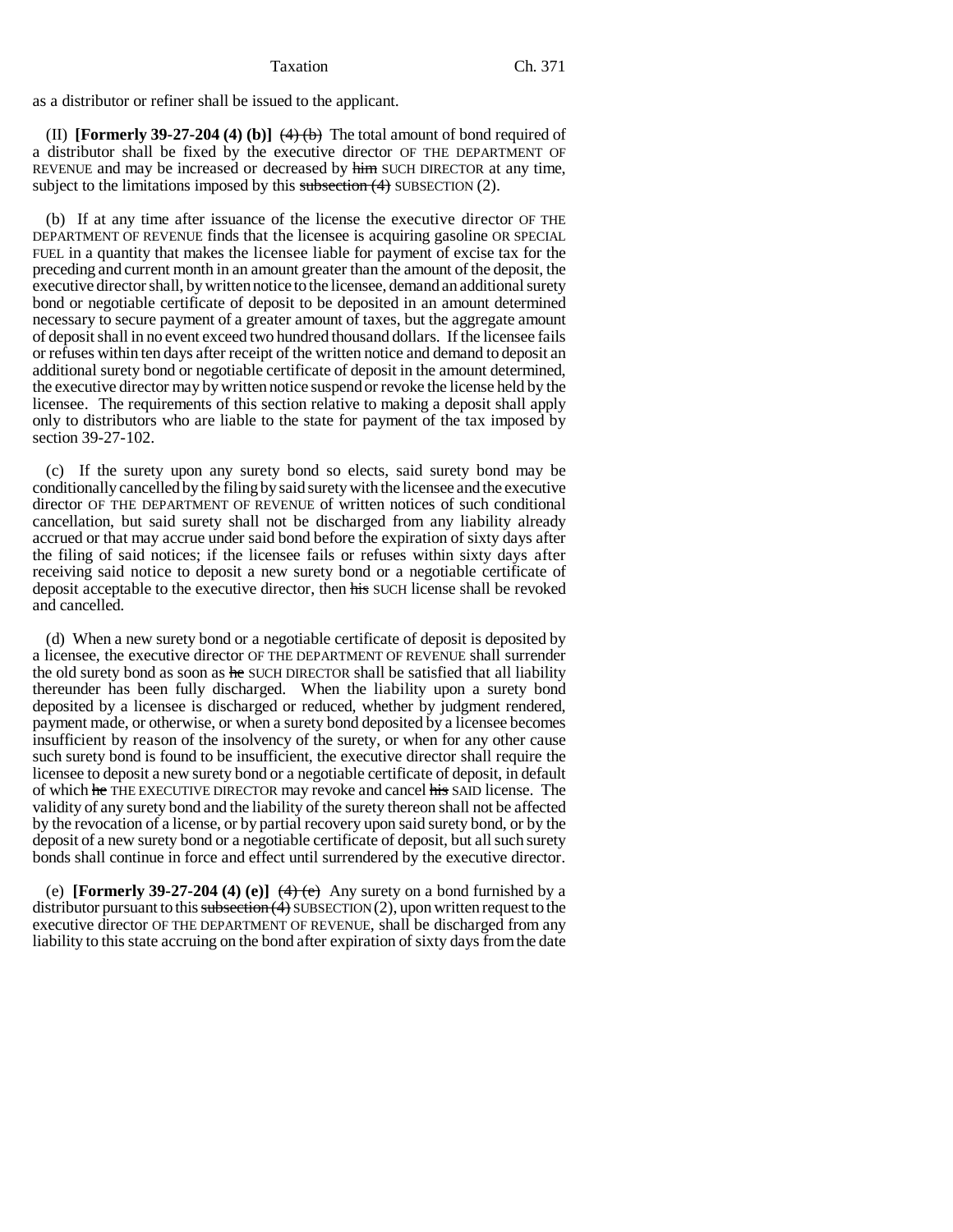of filing the request but not from liability already accrued or accruing before the expiration of the sixty-day period. The executive director, upon receipt of such a request, shall promptly notify the distributor who furnished the bond in question and, unless such distributor, prior to the expiration of the sixty-day period, files a new bond satisfactory to the executive director, the executive director shall forthwith revoke such distributor's license.

(2.1) **[Formerly 39-27-204 (5)]**  $\left(\frac{5}{2}\right)$  (a) No person, unless qualified as a distributor or exempt from payment of the special fuel tax imposed by this part  $\frac{2}{3}$ PART 1, shall be issued authorization to purchase special fuel ex-tax from a distributor for use as the propulsion source for a motor vehicle which THAT is operated upon the highways of this state, as provided in section 39-27-202 (3) SECTION 39-27-102.5 (3), until such person has filed A SURETY BOND with the executive director a surety bond OF THE DEPARTMENT OF REVENUE. The terms and conditions of such surety bond shall be the same as those provided under subsection (4) SUBSECTION (2) of this section for the bonding of distributors; except that the amount of such bond shall never be less than one hundred dollars nor more than fifty thousand dollars. The executive director may accept cash or certificates of deposits in lieu of surety MEETING THE REQUIREMENTS OF SECTION 11-35-101,C.R.S., OR AN IRREVOCABLE LETTER OF CREDIT MEETING THE REQUIREMENTS OF SECTION 11-35-101.5, C.R.S.

(b) Any person who fails or refuses to furnish additional bond or file a new bond upon the request of the executive director OF THE DEPARTMENT OF REVENUE or who has his authorization to purchase special fuel ex-tax from a distributor revoked by the executive director and who continues to use such authorization is guilty of a misdemeanor and, upon conviction thereof, shall be punished by a fine of fifty dollars for each such offense.

(c) **[Formerly 39-27-204 (6)]**  $\left(\frac{6}{9}\right)$  If an examination of the financial responsibility of a person who has been issued authorization to purchase special fuel ex-tax from a distributor indicates that a financial guarantee is necessary to guarantee payment of the tax, such person may be required to deposit a surety bond. The terms and conditions of such surety bond shall be the same as those provided in subsection  $(4)$  SUBSECTION (2) of this section for the bonding of distributors; except that the amount of such bond shall never be less than one hundred dollars nor more than fifty thousand dollars. In lieu of a surety bond, the executive director OF THE DEPARTMENT OF REVENUE may accept cash or certificates of deposit meeting the requirements of section 11-35-101, C.R.S., or an irrevocable letter of credit meeting the requirements of section 11-35-101.5, C.R.S.

(4) **[Formerly 39-27-204 (1) (f)]**  $\leftrightarrow$  **(1)** (f) Notwithstanding the amount specified for any fee in this subsection (1) OF THIS SECTION, the executive director of the department of revenue, by rule or as otherwise provided by law, may reduce the amount of one or more of the fees if necessary pursuant to section 24-75-402 (3), C.R.S., to reduce the uncommitted reserves of the fund to which all or any portion of one or more of the fees is credited. After the uncommitted reserves of the fund are sufficiently reduced, the executive director, by rule or as otherwise provided by law, may increase the amount of one or more of the fees as provided in section 24-75-402 (4), C.R.S.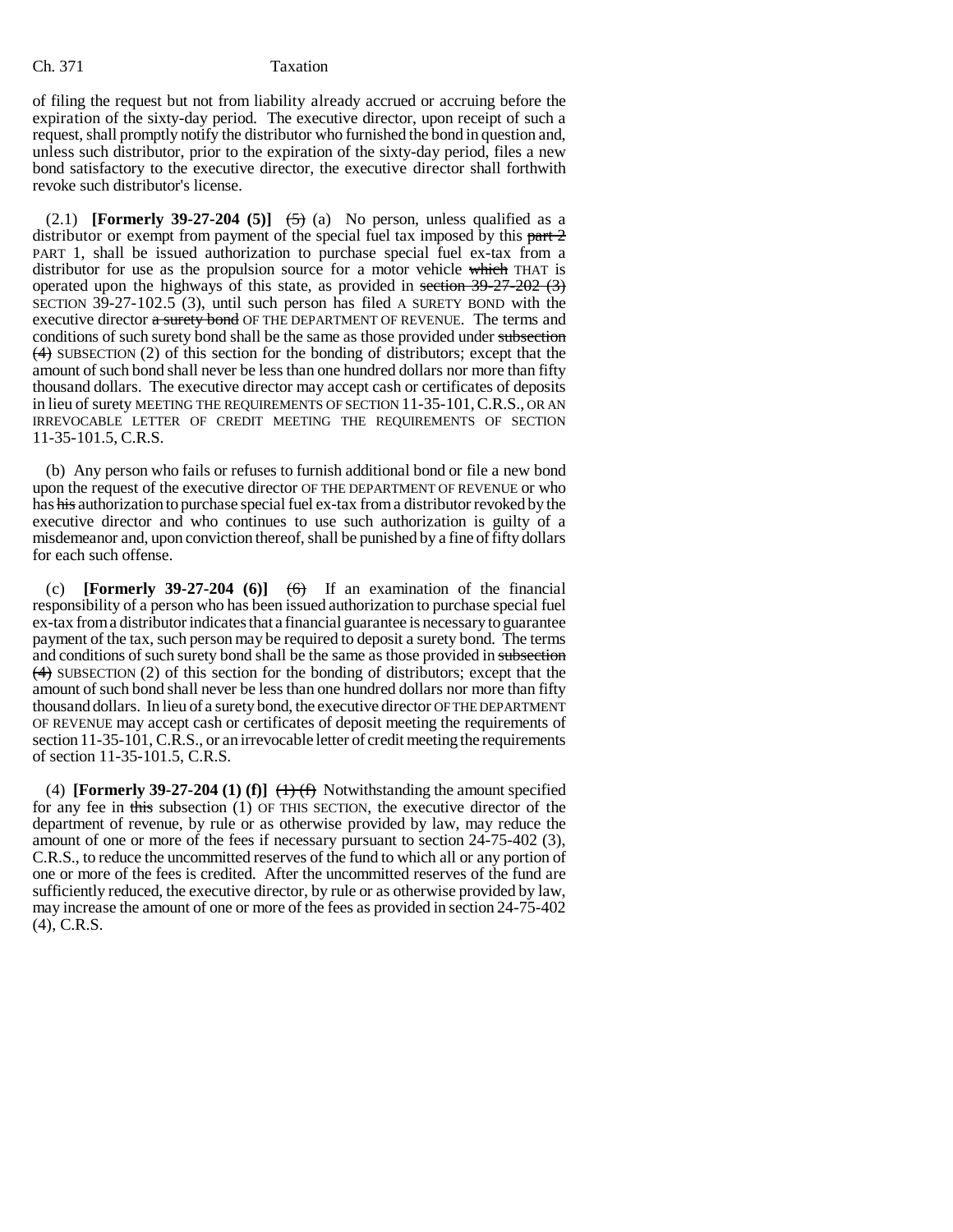**SECTION 4.** The introductory portion to 39-27-105 (1) and 39-27-105 (1) (e), (1.5), (2), and (3), Colorado Revised Statutes, are amended, and the said 39-27-105 is further amended BY THE ADDITION OF THE FOLLOWING NEW SUBSECTIONS CONTAINING RELOCATED PROVISIONS, WITH AMENDMENTS, to read:

**39-27-105. Collection of tax on gasoline and special fuel.** (1) In addition to the reporting requirements set forth in subsection (1.5) of this section, every distributor, and blender, REFINER, OR TERMINAL OPERATOR OF GASOLINE on or before the twenty-fifth day of each calendar month shall file with the executive director of the department of revenue, on forms prescribed and furnished by the department, an itemized statement made under penalty of perjury in the second degree, showing the following:

(e) Further information pertaining to the acquisition of gasoline and its disposition as the executive director OF THE DEPARTMENT OF REVENUE may reasonably require. In the case of a distributor duly licensed as a blender OF GASOLINE, the report shall show the amount and character of the unblended products and the blended products on hand on the last day of the preceding calendar month, the amount of unblended products acquired and the amount of products blended during said calendar month, and any other information relative to the disposition of the blended products as the executive director may deem necessary or advisable for the correct determination of the amount of excise tax applicable to gasoline acquired, used, or offered for sale by the distributor.

 $(1.3)$  (a) **[Formerly 29-27-205 (1)]**  $\leftrightarrow$  Every distributor, BLENDER, REFINER, OR TERMINAL OPERATOR of special fuel shall, on or before the twenty-fifth day of each month, file with the executive director of the department of revenue a report stating the total amount of special fuel sold ACQUIRED by the SUCH distributor during the prior calendar month, the amount of special fuel subject to the tax imposed by this  $part 2$ , and such other information relating to the sale of special fuel as the executive director may require. Failure to receive the authorized report form does not relieve a distributor from the obligation of submitting a report to the executive director setting forth all information required on the prescribed report form. The report shall contain or be accompanied by a written declaration that it is made under the penalties of perjury in the second degree, as defined in section 18-8-503, C.R.S.

(b) The executive director OF THE DEPARTMENT OF REVENUE, if he SAID EXECUTIVE DIRECTOR deems it necessary in order to insure ENSURE payment of the tax imposed by this part  $\frac{2}{3}$  PART 1 or to facilitate the administration of this part  $\frac{2}{3}$  PART 1, may require a report of a distributor and payment of the tax due by the distributor to be made for other than, or in addition to, the monthly period. When such option is authorized, the amount of surety bond required by section 39-27-204 (4) SECTION 39-27-104 (2) may be adjusted by the executive director proportionately with the change in liability.

(c) Distributors may aggregate figures stated in the reports required by this subsection  $(1)$  SUBSECTION  $(1.3)$  for liquified petroleum gas and natural gas for all service stations or other facilities which THAT dispense liquified petroleum gas or natural gas for sale to users and which THAT are owned or operated by the same distributor.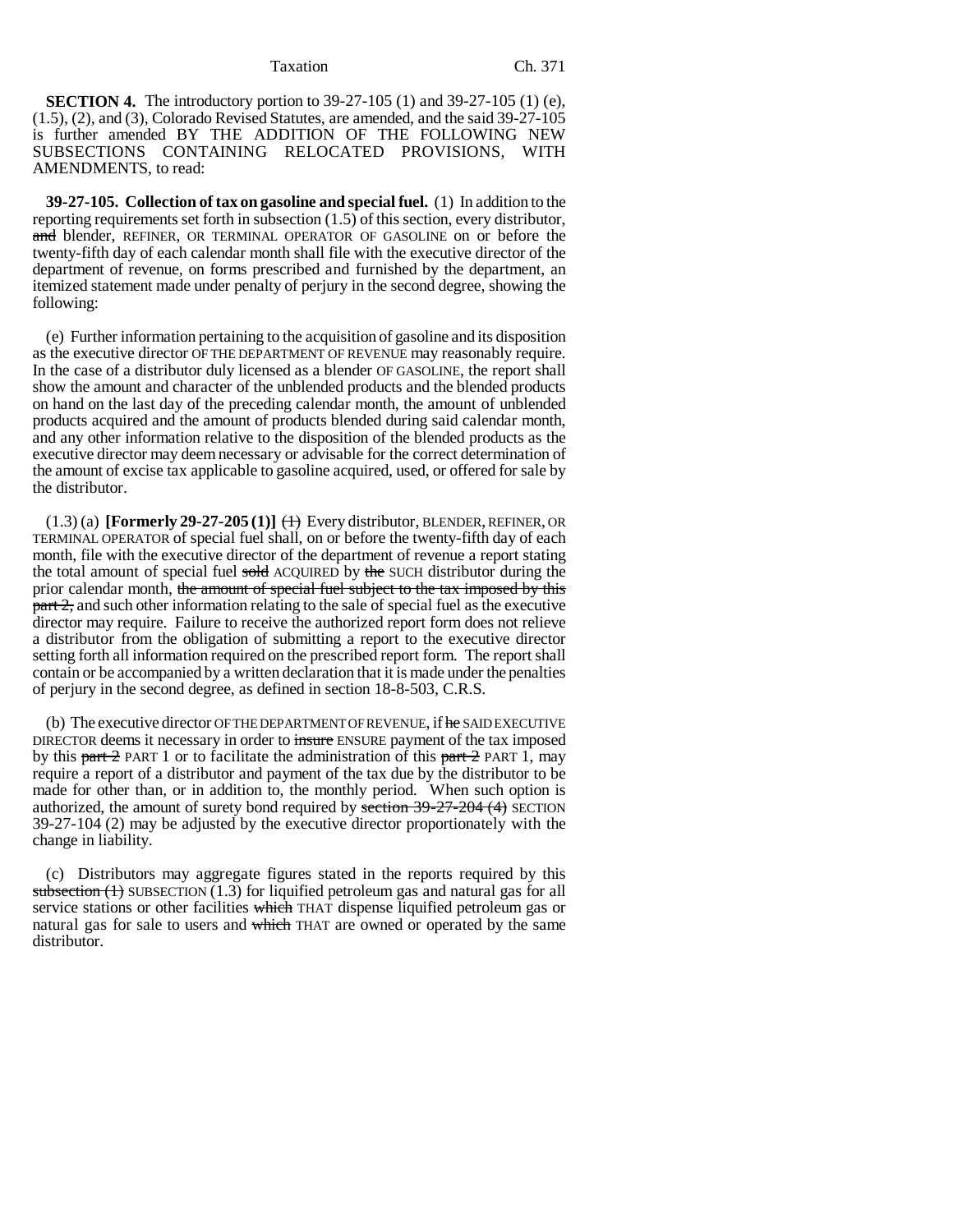(d) Distributors may aggregate figures stated in the reports required by this subsection  $(1)$  SUBSECTION  $(1.3)$  for liquified petroleum gas and natural gas for sales of such fuels to a particular class or type of individual user or holder of the decals authorized by section  $39-27-202$  (5) SECTION 39-27-102.5 (5). Distributors of liquified petroleum gas and natural gas shall not be required to separately report the amount of sales to individual users.

(e) Any inventory reporting requirements established pursuant to this subsection  $(1)$  SUBSECTION (1.3) shall not apply to distributors of natural gas whose service stations or other facilities receive special fuel for sale through a pipeline and have a maximum special fuel storage capacity of less than one-thousand-gallon equivalents at the site where sales are made to users.

(1.5) On or before the twenty-fifth day of each calendar month, every licensee shall file with the executive director of the department of revenue, on forms prescribed and furnished by the department, a report made under penalty of perjury in the second degree specifying any information that the executive director of the department of revenue shall require. The executive director shall consult with persons in the gasoline OR SPECIAL FUEL industry to determine such reporting requirements and promulgate said requirements by rule in accordance with the "State Administrative Procedure Act", article 4 of title 24, C.R.S.

(2) It is the duty of every distributor OF GASOLINE to compute the amount of tax payable on all gasoline acquired during the preceding calendar month at the rate of tax per gallon imposed thereon in section 39-27-102 (1), and, in computing the amount of tax, the allowance of two percent provided for in section 39-27-102 (1) shall be taken into account. From the amount of tax so computed, the distributor OF GASOLINE shall deduct one-half of one percent to cover expenses of collection of the tax and bad debt losses and shall pay the remaining balance to the department of revenue at the time of filing the statement required to be filed by the provisions of this section. A penalty of thirty dollars or ten percent of the tax due, plus one-half of one percent per month from the date when due, not to exceed eighteen percent in the aggregate, whichever is greater, shall be imposed for failure to file any statement when due or pay the tax as provided in this section, in addition to any other penalties provided by this part 1.

(3) If any distributor OF GASOLINE fails or refuses to make and file the sworn statement and pay the tax due for any calendar month or if any distributor OF GASOLINE makes and files any incorrect or fraudulent statement or return for any calendar month as required by this part 1, the executive director OF THE DEPARTMENT OF REVENUE, upon such information as is available in his OR HER office or elsewhere, shall determine the amount of gasoline taxes due from said distributor and shall add to said amount a penalty of thirty percent thereof for failure to file such report or for filing such false or fraudulent report and collect the amount of said tax and penalty plus interest on the whole amount due from said distributor at the rate imposed under section 39-21-110.5 from the date due until paid. The executive director may waive, for good cause shown, any penalty assessed as provided in this article and article 21 of this title.

(4) **[Formerly 39-27-205 (2) (a)]**  $\left(\frac{2}{2}\right)$  (a) Every person who has obtained a passenger-mile tax permit pursuant to section 42-3-137, C.R.S., where such permit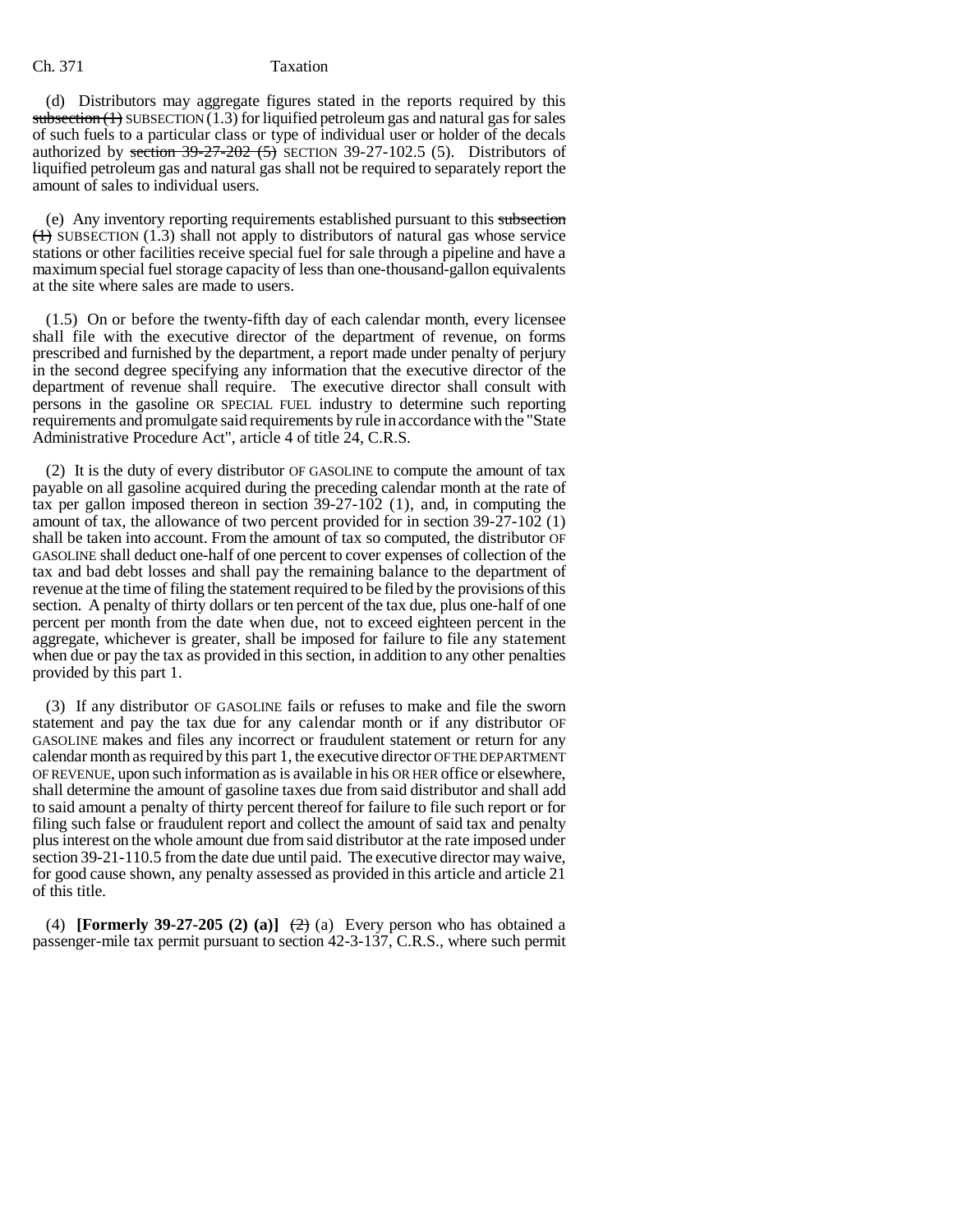relates to a motor vehicle which THAT is powered by special fuel, shall, on or before the last day of the month following the end of the quarter, file with the executive director of the department of revenue a report stating the amount of special fuel subject to the tax imposed by this part 2 PART 1 consumed by such person during the prior quarter and such other information relating to the use of special fuel for the propulsion of a motor vehicle on the highways of this state as the executive director may require. The executive director, under rules and procedures established by him or her SAID EXECUTIVE DIRECTOR, may exempt from the reporting requirement of this subsection  $(2)$  SUBSECTION  $(4)$  any motor vehicle used exclusively within this state. Failure to receive the authorized report form does not relieve such person from the obligation of submitting a report to the executive director setting forth all information required on the prescribed report form. The report shall contain or be accompanied by a written declaration that it is made under the penalties of perjury in the second degree, as defined in section 18-8-503, C.R.S.

(b) From the tax due, an authorized user may claim credit for tax paid on purchases of special fuel from vendors within this state. Any credit in excess of the tax due from a user under this part 2 PART 1 may be claimed on a consolidated report authorized under paragraph (c) of this subsection  $(2)$  SUBSECTION  $(4)$  as a credit against the taxes imposed under section 42-3-134, C.R.S. Otherwise, such credit is refundable under the provisions of <del>section 39-27-203</del> SECTION 39-27-103.5 and such rules and procedures as the executive director OF THE DEPARTMENT OF REVENUE may adopt.

(c) The executive director OF THE DEPARTMENT OF REVENUE may authorize, under rules and procedures established by him or her SAID EXECUTIVE DIRECTOR, the consolidation of the report required by this subsection  $(2)$  SUBSECTION  $(4)$  and the report required by section 42-3-136, C.R.S., into a single report.

(d) Notwithstanding any other provision of this section to the contrary, any owner or operator of a motor vehicle required to pay a special fuel tax imposed by the provisions of paragraph (a) of this subsection  $(2)$  SUBSECTION (4) may pay the tax and file the statement required by said paragraph (a) on a quarterly basis. THE EXECUTIVE DIRECTOR OF THE DEPARTMENT OF REVENUE, UNDER RULES AND PROCEDURES ESTABLISHED BY THE EXECUTIVE DIRECTOR, MAY EXEMPT FROM THE REPORTING REQUIREMENT OF THIS SUBSECTION (4) ANY MOTOR VEHICLE USED EXCLUSIVELY WITHIN THIS STATE.

(5) (a) **[Formerly 39-27-205 (3)]**  $\leftrightarrow$  Except as provided in paragraph (a) of subsection  $(2)$  SUBSECTION  $(4)$  of this section and in section 39-27-202  $(2)$   $(d)$ SECTION 39-27-102.5 (2) (c), every person who imports into this state special fuel within the fuel tank of a motor vehicle and who is not required to report special fuel usage under the provisions of  $\frac{\text{subsection}(2)}{2}$  SUBSECTION (4) of this section shall obtain from the port of entry,  $\sigma$  from the office of the department of revenue nearest the point of entry into this state, or from any officer of the Colorado state patrol a single trip permit that shall contain a description of the motor vehicle, a description of the points of travel within the state of Colorado, and such other information as the executive director OF THE DEPARTMENT OF REVENUE may require. At the time of issuance of such single trip permit, a tax will be computed and paid based on the consumption rate of four miles per gallon for special fuel consumed within Colorado at the special fuel tax rate provided by section 39-27-202 SECTION 39-27-102.5. A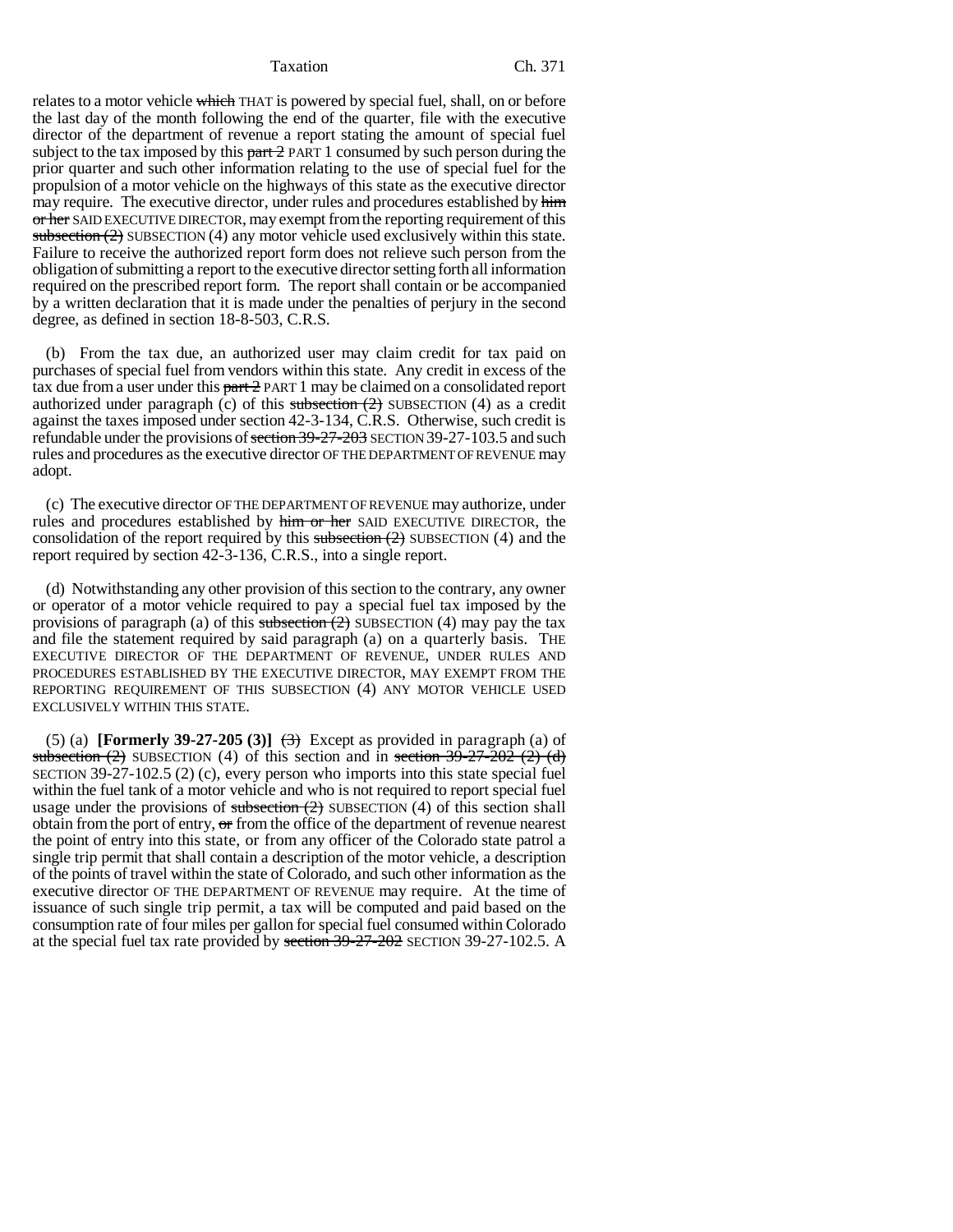fee of one dollar shall be paid for each single trip permit and the permit shall be valid for a period of seventy-two hours.

(b) (I) The holder of a single trip permit shall be entitled to a refund of any tax imposed by this  $part 2$  PART 1 paid to a vendor within this state if:

(A) The special fuel, upon which such tax is paid, is placed into the fuel tank of the motor vehicle described within the permit; and

(B) The sale and delivery of such special fuel is within the seventy-two-hour period for which the permit is valid.

(II) The refund allowed by this paragraph (b) shall be issued under the provisions of section 39-27-203 SECTION 39-27-103.5 and such rules and procedures as the executive director OF THE DEPARTMENT OF REVENUE may adopt.

(c) Any person whose use of special fuel is for the propulsion of a privately operated automobile shall be exempt from the provisions of this subsection  $(3)$ SUBSECTION (5). A privately operated passenger automobile does not include a motor vehicle used for the transportation of persons for hire or for compensation or designed, used, or maintained primarily for the transportation of property. A motor vehicle exempt from the mileage taxes of article 3 of title 42, C.R.S., is deemed to be a privately operated passenger automobile for purposes of this subsection  $(3)$ SUBSECTION (5).

(d) Any person who violates this subsection  $(3)$  SUBSECTION (5) is guilty of a misdemeanor and, upon conviction thereof, shall be punished by a fine of seventy-five dollars, which shall be in addition to the civil penalties imposed by paragraph (b) of subsection  $(3.5)$  of this section SECTION 39-27-104 (1) (g).

(6) **[Formerly 39-27-205 (3.5)]**  $(3.5)$  (a) Every person who imports special fuel into this state for use or sale in this state without a single trip permit or a valid importer's, supplier's, or distributor's license is liable for and shall pay an excise tax pursuant to section 39-27-202 SECTION 39-27-102.5 (1) on all undyed special fuel such person imports for use or sale in this state.

(b) Immediately upon discovering a violation of this subsection  $(3.5)$  SUBSECTION (6), the department of revenue and agents thereof:

(I) May demand payment of such excise tax and all applicable fines associated with the unlicensed importation of special fuel, as set forth in this subsection  $(3.5)$ SUBSECTION (6); and

(II) May detain the shipment of special fuel until such excise tax and fines are collected.

(c) Any person who imports special fuel into this state without a valid license pursuant to section 39-27-204 SECTION 39-27-104 shall be subject to the civil penalties set forth in subsection  $(8)$  of this section SECTION 39-27-104 (1) (g).

(7) **[Formerly 39-27-205 (3.8)]**  $(3.8)$  (a) If any person other than a licensed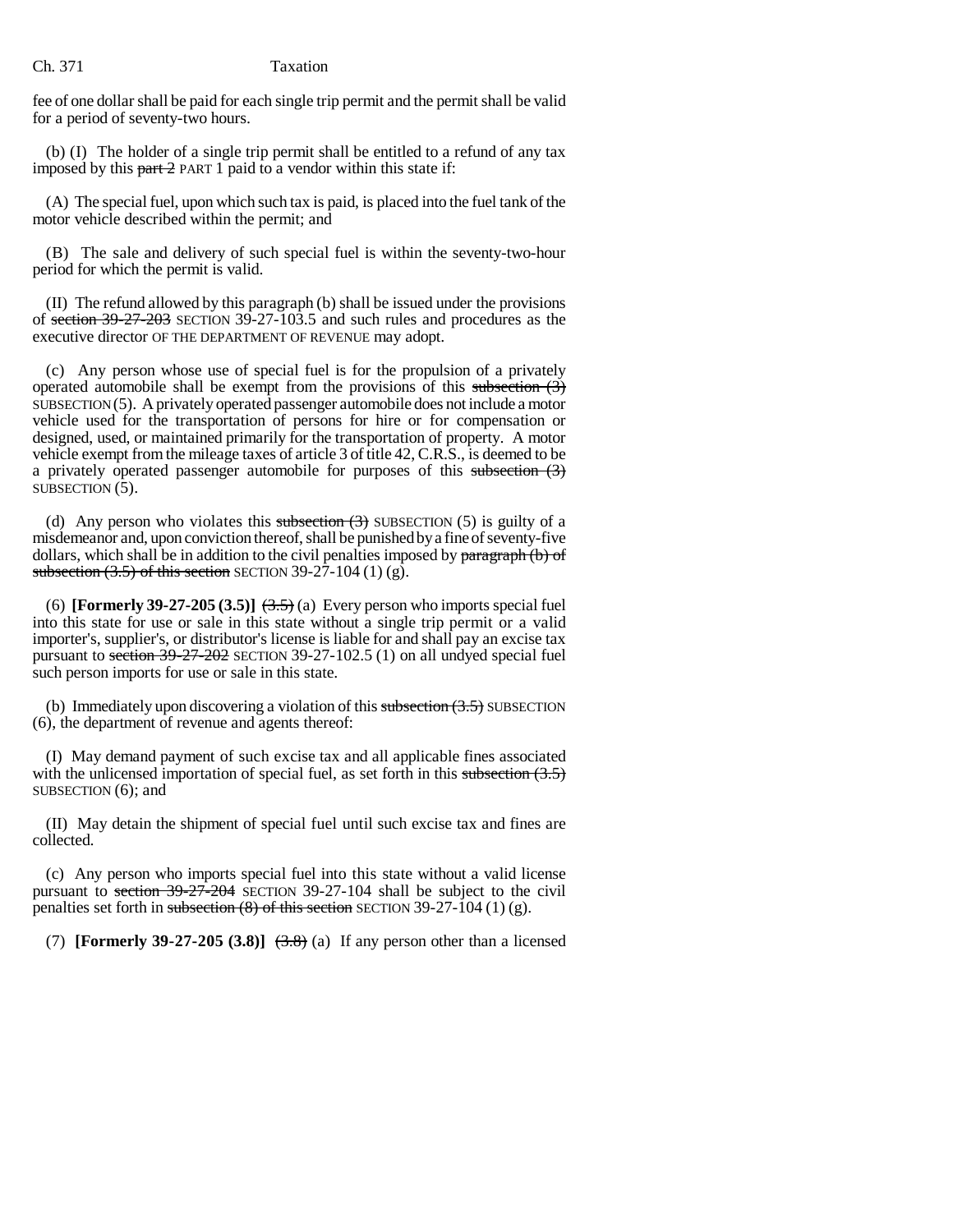distributor or supplier physically diverts to one or more destinations within the boundaries of this state all or any portion of a shipment of special fuel that is claimed as an export on the bill of lading or other affidavit, such person shall report to the department of revenue the destinations within this state to which the diverted special fuel shipment was delivered within one working day after such diversion. Such person shall be liable for payment of the excise tax established in this  $part 2$  PART 1 on the amount of special fuel diverted to a destination within this state.

(b) Any licensed distributor or supplier who diverts special fuel for use or sale within this state after claiming such shipment as an export shall report such diversion to the department within one working day after the diversion.

(c) Any person who violates the reporting requirements of this subsection  $(3.8)$ SUBSECTION (7) shall be subject to the civil penalties set forth in subsection  $(8)$  of this section SECTION 39-27-104 (1) (g).

(d) Immediately upon discovery of a violation of this section, the department of revenue and agents thereof may require payment of the excise tax and all applicable civil penalties from any person who violates the provisions of this section and may detain the shipment of special fuel until payment is collected.

(8) **[Formerly 39-27-205 (4)]**  $(4)$  (a) Each report required by this section shall be accompanied by a remittance payable to the department of revenue for the amount of tax due, which shall be computed in the following manner:

(I) As to a distributor, the gallons of taxable special fuel sold or delivered ACQUIRED by him to vendors SUCH DISTRIBUTOR, multiplied by the rate per gallon as set forth within section 39-27-202 SECTION 39-27-102.5, less an amount equal to one percent of the tax due and payable to be retained by him THE DISTRIBUTOR for expenses incurred in ON behalf of the state in maintaining records and collecting the tax and as an offset against losses due to circumstances beyond his THE DISTRIBUTOR'S control;

(II) As to persons required to report under subsection  $(2)$  SUBSECTION  $(4)$  of this section, the number of gallons of special fuel used in this state, multiplied by the rate per gallon as set forth in section 39-27-202 SECTION 39-27-102.5.

(b) Any person who imports special fuel in bulk for use in motor vehicles owned or operated by such person shall file a report and pay the tax due thereon as if he were a THAT person WERE authorized by the executive director OF THE DEPARTMENT OF REVENUE to purchase special fuel ex-tax from a distributor.

(c) If a report or a remittance of tax due as shown on a report is sent through the United States mail, it shall be deemed to have been received on the date of the postmark stamped on the envelope containing such report or remittance.

(9) **[Formerly 39-27-205 (5)]**  $\leftarrow$  (5) Any person who fails to file a report or to pay the tax due thereon shall pay a penalty of ten percent of the tax due, plus one-half of one percent per month from the date when due, not to exceed eighteen percent in the aggregate, or thirty dollars, whichever is greater, and the interest due under the provisions of section 39-21-109.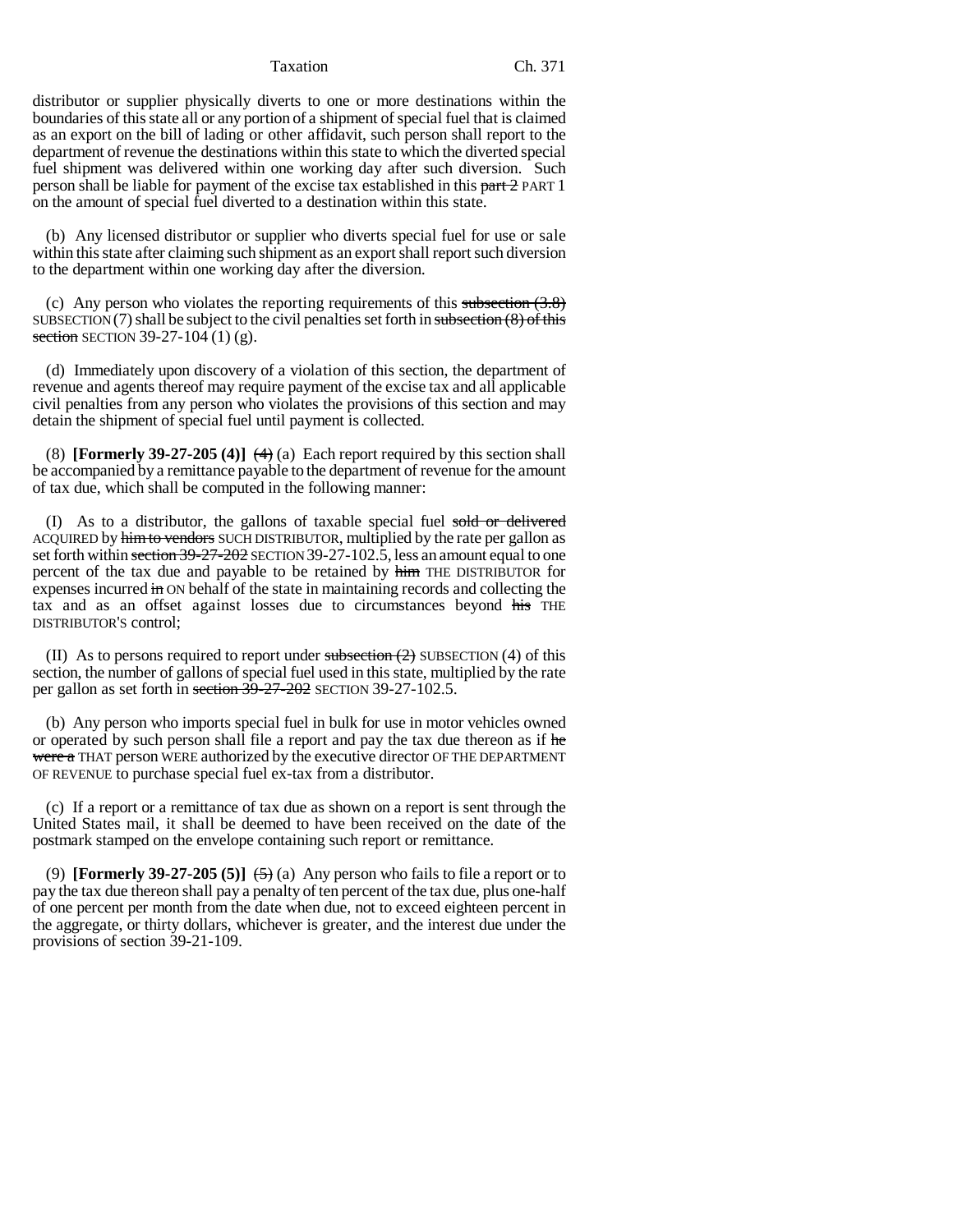(b) Tax assessed pursuant to an error contained on a previously filed return which THAT was due to negligence or disregard of the law shall have added thereto:

(I) A penalty of twenty-five percent of the tax assessed; and

(II) Penalty interest of one-half of one percent per month, not to exceed eighteen percent in the aggregate, in addition to the interest due under section 39-21-109, on the tax assessed.

(10) **[Formerly 39-27-205 (6)]**  $\leftrightarrow$  If any person fails, neglects, or refuses to file a report required by this section, the executive director OF THE DEPARTMENT OF REVENUE may, upon such information as may be available to him SAID EXECUTIVE DIRECTOR, estimate the amount of tax due for the period for which no report was filed, with applicable penalties and interest and mail such estimate to the last-known address of such person. The amount so estimated, together with the penalties and interest, shall become fixed, due, and payable, as if such person had filed a report showing such amounts, unless, within ten days after receiving the estimate, such person files a true and correct report for the period and pays the tax, penalty, and interest due thereon.

(11) **[Formerly 39-27-205 (7)]**  $\left(\frac{7}{7}\right)$  Distributors who sell natural gas exclusively to distributors, vendors, or other retailers of special fuels shall be exempt from the reporting and tax collection and remittance requirements of this section. This subsection  $(7)$  SUBSECTION  $(11)$  shall not apply to any distributor who sells natural gas to a user.

**SECTION 5.** 39-27-105.5 (2), Colorado Revised Statutes, is amended to read:

**39-27-105.5. Lien to secure payment of taxes - exemption - recovery.** (2) If a distributor fails to comply with the provisions of section 39-27-105 SECTION 39-27-105 OR 39-27-105.3, the executive director of the department of revenue may seek to enforce collection of the unpaid taxes, penalties, and interest in accordance with the provisions of article 21 of this title.

**SECTION 6.** 39-27-106, Colorado Revised Statutes, is amended to read:

**39-27-106. Distributor trustee of tax.** Every distributor who sells any gasoline OR SPECIAL FUEL for any purpose THAT IS SUBJECT TO THE TAX IMPOSED BY THIS PART 1 shall collect from the purchaser the amount of excise tax thereon, and any sums of money paid by the purchaser to the distributor as gasoline OR SPECIAL FUEL taxes shall be and remain public money, the property of the state in the hands of such distributor, and he SUCH DISTRIBUTOR shall hold the same in trust for the sole use and benefit of the state until paid to the executive director of the department of revenue as provided in this part 1. Any distributor who willfully fails or refuses upon demand to pay over to the executive director the moneys paid to him THE DISTRIBUTOR as gasoline OR SPECIAL FUEL taxes which THAT are by this part 1 declared to be trust funds in his THE DISTRIBUTOR'S hands and the property of the state of Colorado or who fraudulently withholds, converts to his SUCH DISTRIBUTOR'S own use, or appropriates or otherwise uses such moneys or any part thereof belonging to the state shall be punished as provided by section 39-21-118.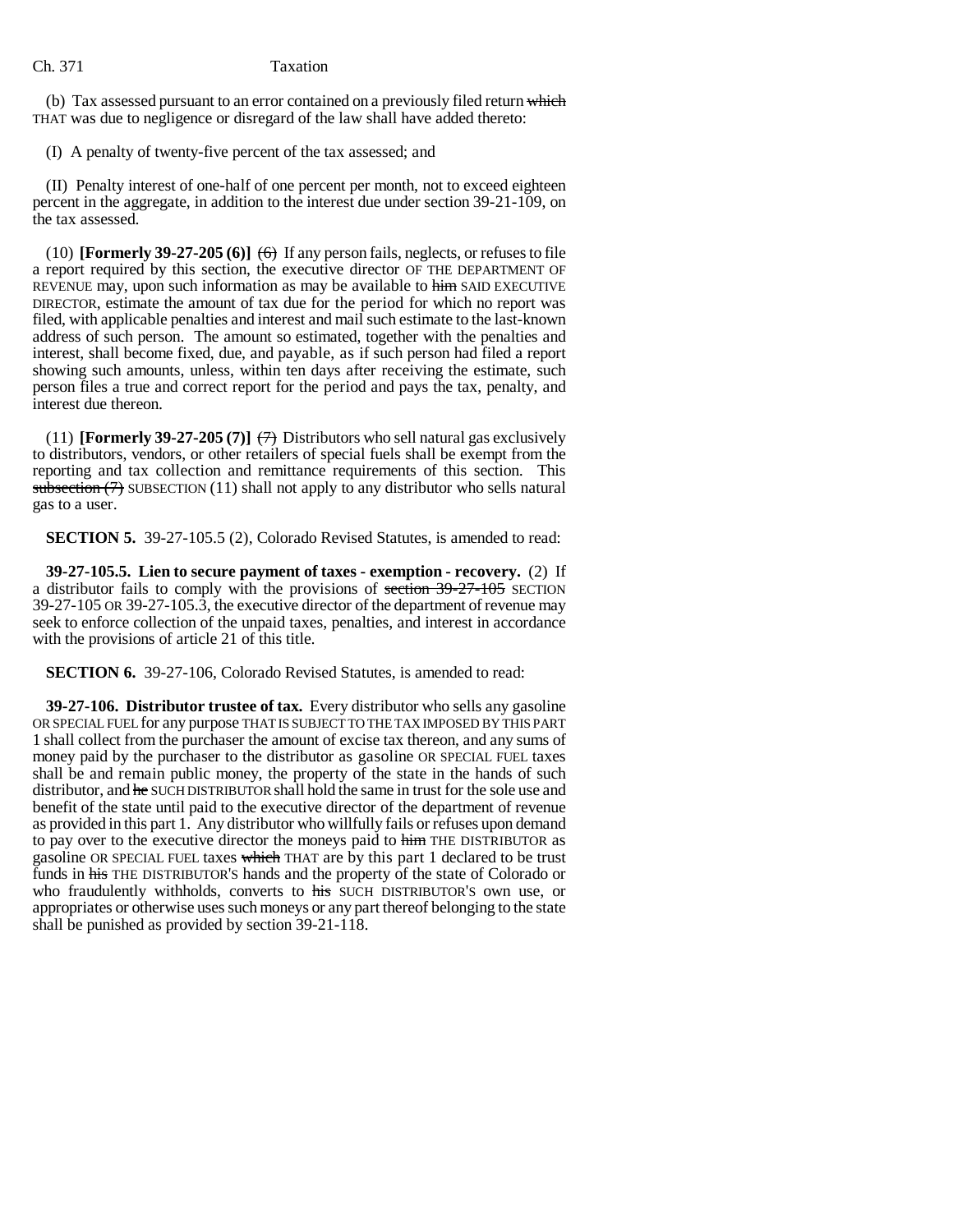# **SECTION 7.** 39-27-108, Colorado Revised Statutes, is amended to read:

**39-27-108. Penalty for failure to report or pay tax.** Any person who willfully fails or refuses to make the report or payment OF TAX DUE to the executive director of the department of revenue as provided in sections 39-27-105 to 39-27-108, for which no penalty is expressly provided, and any person who willfully makes any false report or statement as to the amount of gasoline OR SPECIAL FUEL acquired, sold, or used or any false statement relative to the kind or character and the amount of the products GASOLINE OR SPECIAL FUEL received BY SUCH PERSON and required to be reported, with intent to evade the payment of the tax imposed in this part 1 on gasoline OR SPECIAL FUEL, shall be punished as provided by section 39-21-118. The making and filing of any false statement shall be deemed prima facie evidence of intent to evade the payment of tax imposed in this part 1 on gasoline OR SPECIAL FUEL by that means.

**SECTION 8.** 39-27-109.7, Colorado Revised Statutes, is amended to read:

**39-27-109.7. Data collection services.** In order to track the movement of gasoline OR SPECIAL FUEL within this state and thereby facilitate and expedite the collection of excise taxes imposed pursuant to this part 1, the executive director of the department of revenue may enter into a contract with one or more private entities for the provision of a computer-based program to monitor and track the data that licensees are required to report to the department pursuant to this part 1. Such computer-based program shall be funded solely with moneys from the highway users tax fund.

**SECTION 9.** 39-27-110, Colorado Revised Statutes, is amended, and the said 39-27-110 is further amended BY THE ADDITION OF THE FOLLOWING NEW SUBSECTIONS CONTAINING RELOCATED PROVISIONS, WITH AMENDMENTS, to read:

**39-27-110. Inspection of records.** (1) Every distributor of gasoline shall keep a true and complete record of all purchases, acquisitions, sales, and distribution of each kind of gasoline handled by the distributor, as to which a record of the total volume of sales and deliveries shall be kept for each calendar month. Every person carrying, transporting, importing, or delivering into or within this state gasoline shall keep true and correct records of shipments of gasoline for each calendar month. Every blender OF GASOLINE shall keep true and accurate records of all blended gasoline on hand, acquired, sold, used, or otherwise disposed of. All the books, records, papers, receipts, invoices, and equipment of every distributor, carrier, or blender that pertain to the acquisition, sale, or shipment of gasoline shall be retained for a period of three years and shall be subject to inspection at any time during ordinary business hours by the executive director or representatives of the department of revenue. Any information gained by the executive director or the director's representatives by the investigation shall be confidential and any person divulging the information, except as such disclosure may be rendered necessary by law, shall be subject to penalties provided in this part 1.

(2) In order that the amount of taxable gasoline may be accurately determined by the department of revenue, every refiner or blender OF GASOLINE in the state of Colorado shall maintain full and complete records of all purchases of whatever kind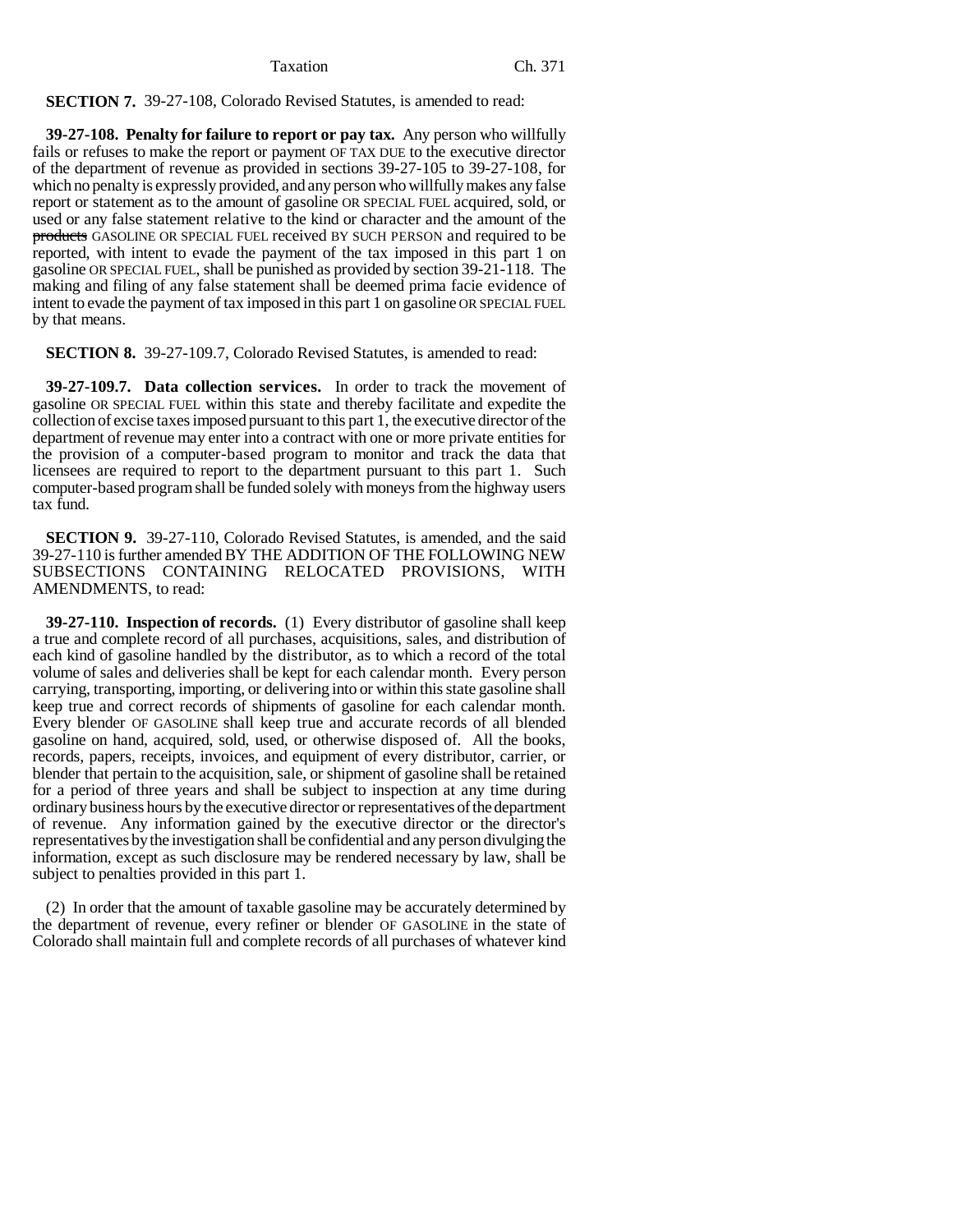and of all crude runs, still charges, pumping operations, distillation processes, blending operations, treating operations, transfers of stock, invoices, and any other records as are necessary to determine the correct gallonage, and such additional information as the department of revenue may from time to time require. Every refiner OF GASOLINE shall keep a complete record of all sales made and copies of all refinery invoices and shall submit to the executive director of the department of revenue a report of all such invoices in a form and manner as is prescribed by the executive director. Such records shall be available for inspection by authorized employees of the department of revenue during ordinary business hours.

 $(3)$  (a) The fact that such books, papers, records, and equipment are not maintained in this state shall not cause the executive director or his representatives to lose any right of such examination. **[Formerly 39-27-209 (1)]**  $(\hat{H})$  Every distributor OF SPECIAL FUEL shall keep a true and complete record of all purchases, receipts, sales, and distribution of each kind of special fuel HANDLED BY SUCH DISTRIBUTOR. Every person authorized by the executive director of the department of revenue to purchase special fuel ex-tax from a distributor shall keep a true and complete record of all purchases of each kind of special fuel consumed by motor vehicles operating on the highways of this state and the miles traveled by such vehicles on highways, both within and without OUTSIDE this state. Every person carrying, transporting, importing, or delivering into or within this state special fuel shall keep true and correct records of such shipments for each calendar month. Every refiner in this state shall keep a true and complete record of all sales made of special fuel and copies of all refiner invoices detailing such sales.

(b) Each sale or transfer of special fuel by a distributor to any person shall be recorded upon a preprinted, serially numbered invoice, which shall contain at least the following information:

(I) The name and address of the distributor;

(II) The name and department of revenue identification of the purchaser;

(III) The date of sale or transfer;

(IV) The amount of special fuel sold, price per unit volume, and total amount of the sale.

(c) Each sale or transfer of special fuel by a vendor into the tank of a motor vehicle weighing more than ten thousand pounds shall be recorded upon a preprinted, serially numbered invoice, a copy of which shall be furnished the purchaser and shall contain at least the following information:

(I) The name and address of the vendor;

(II) The date of sale;

(III) The amount of special fuel sold, price per unit volume, and total amount of the sale;

(IV) A description of the motor vehicle sufficiently detailed to identify the motor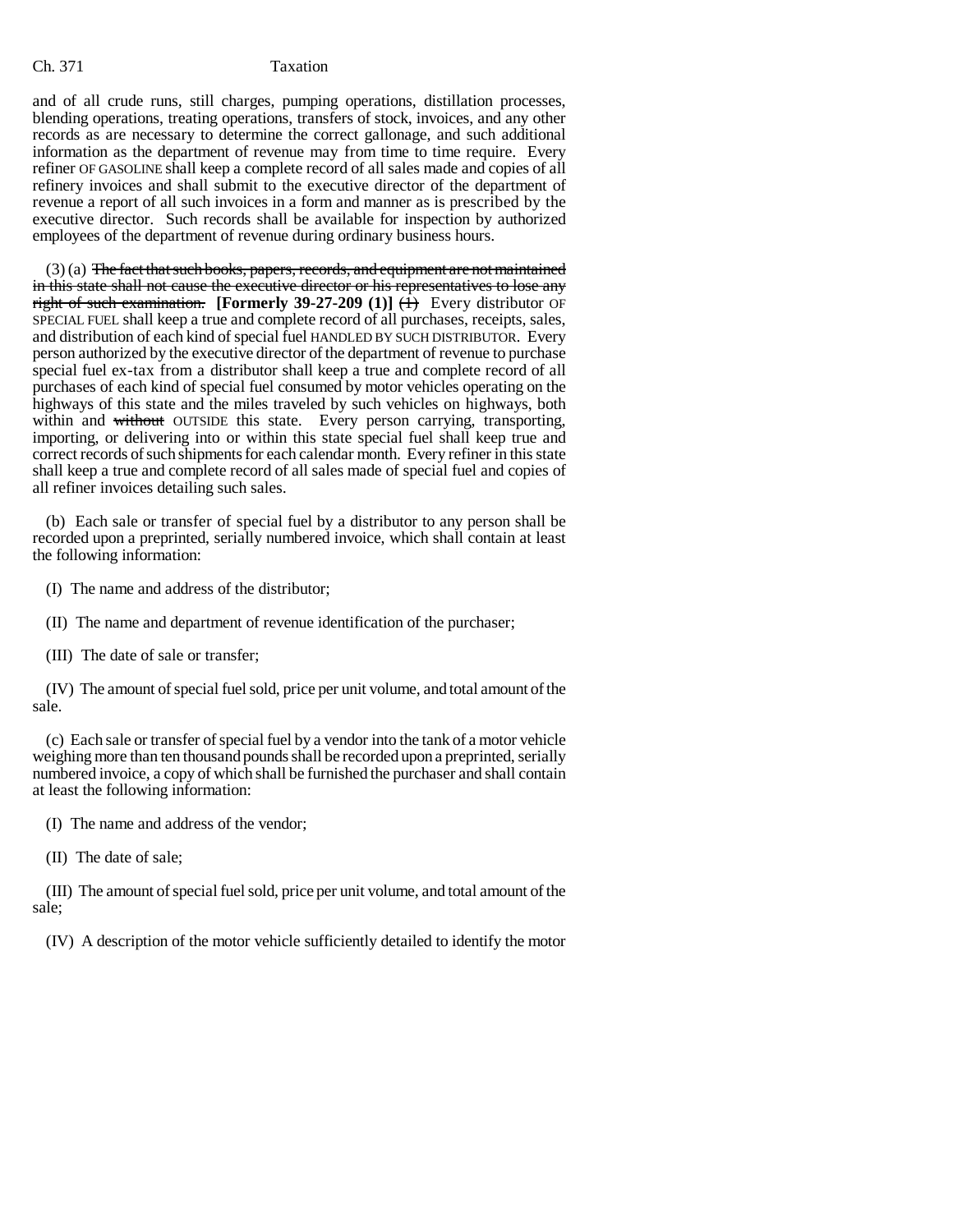vehicle into which such special fuel was delivered.

(4) **[Formerly 39-27-209 (2)]**  $\left(\frac{A}{A}\right)$  All the books, records, papers, receipts, invoices, and equipment of every vendor, distributor, carrier, user, refiner, or other person which THAT pertain to the receipt, sale, or shipment of special fuel shall be subject to inspection at any time during regular business hours by the executive director OF THE DEPARTMENT OF REVENUE or his THE EXECUTIVE DIRECTOR'S representative. ANY INFORMATION GAINED BY THE EXECUTIVE DIRECTOR OR THE DIRECTOR'S REPRESENTATIVES BY THE INVESTIGATION SHALL BE CONFIDENTIAL AND ANY PERSON DIVULGING THE INFORMATION, EXCEPT AS SUCH DISCLOSURE MAY BE RENDERED NECESSARY BY LAW, SHALL BE SUBJECT TO PENALTIES PROVIDED IN THIS PART 1.

(5) **[Formerly 39-27-209 (3)]**  $\left(\frac{3}{2}\right)$  The executive director OFTHE DEPARTMENT OF REVENUE may, under rules and procedures adopted by him THE EXECUTIVE DIRECTOR, establish the format under which the records required by this section are to be maintained, adjust the record-keeping requirements of distributors of liquefied petroleum gases, and require such other information as he THE EXECUTIVE DIRECTOR deems necessary for the proper administration of this part 2 PART 1. The records required by this section shall be retained for a period of at least three years.

(6) **[Formerly 39-27-110 (3)]**  $\leftrightarrow$  The fact that such ANY books, papers, records, and equipment required to be maintained by this section are not maintained in this state shall not cause the executive director OF THE DEPARTMENT OF REVENUE or representatives of the executive director to lose any right of such examination.

**SECTION 10.** 39-27-111, Colorado Revised Statutes, is amended to read:

**39-27-111. Tax in lieu of all other taxes imposed.** The tax imposed by this part 1 shall be in lieu of all other taxes imposed upon gasoline OR SPECIAL FUEL by this state or any political subdivision thereof, except for the tax on aviation fuel used in turbo-propeller or jet engine aircraft imposed pursuant to sections 39-26-104 and 39-26-202.

**SECTION 11.** 39-27-113, Colorado Revised Statutes, is amended, and the said 39-27-113 is further amended BY THE ADDITION OF THE FOLLOWING NEW SUBSECTIONS CONTAINING RELOCATED PROVISIONS, WITH AMENDMENTS, to read:

**39-27-113. Tax lien - priority.** (1) When the property of any distributor is seized upon any mesne or final process of any court of this state or when the business of any distributor is suspended by the action of creditors or put into the hands of any assignee, receiver, or trustee, then in all such cases all gasoline tax moneys collected by such distributor under the provisions of this part 1 and due and owing to the state shall be considered and treated as preferred claims, and the state of Colorado shall be a preferred creditor and shall be paid in full. **[Formerly 39-27-210 (1)]** (1) If any person fails, neglects, or refuses to pay the tax imposed by this  $part 2$  PART 1, the amount of the tax, together with any penalties or interest or any costs that accrue in addition thereto, shall be a lien in favor of the state upon all franchises, property, and rights to property, whether real or personal, tangible or intangible, belonging to or thereafter acquired by that person, whether the property is employed by that person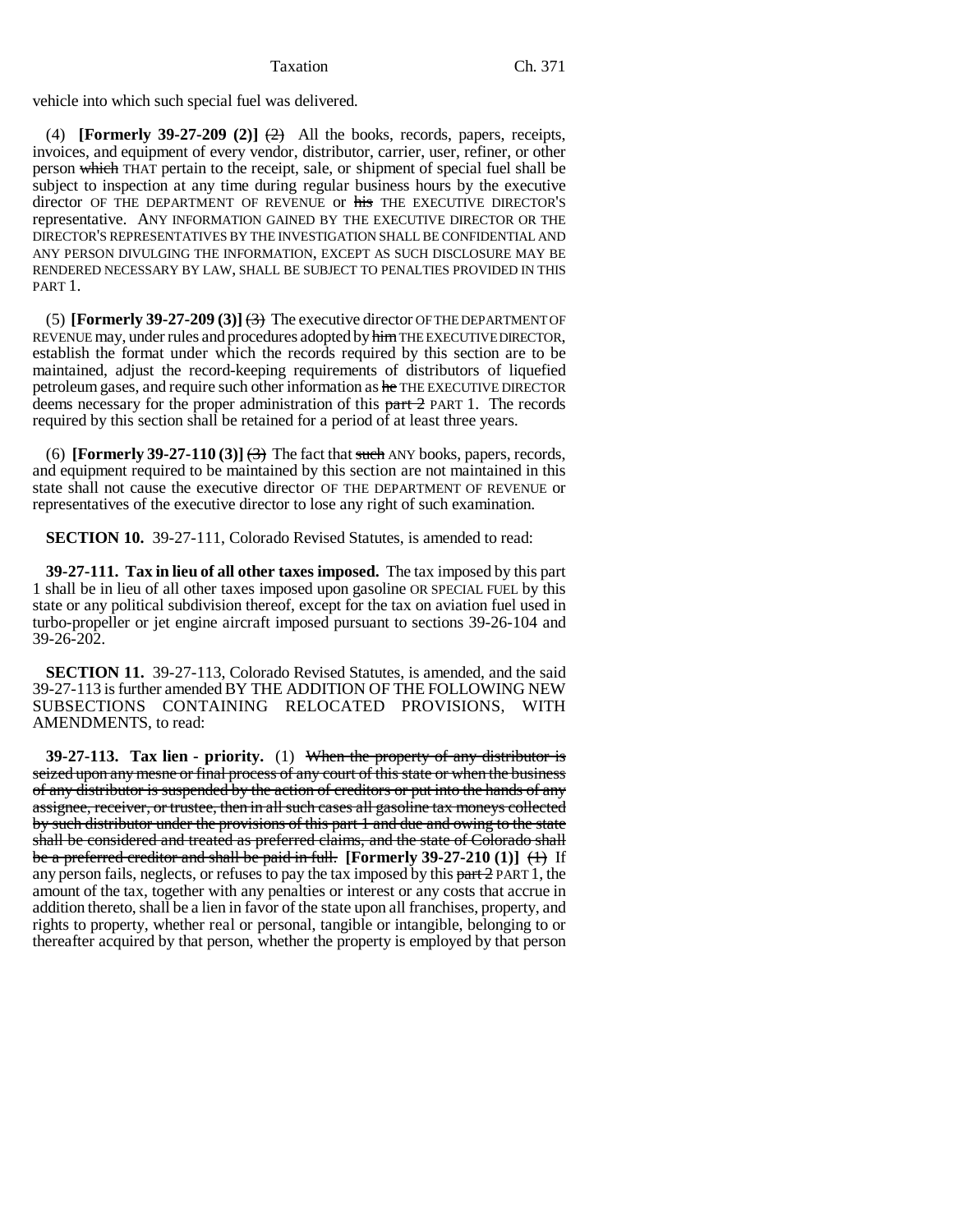in the operation of a business or is in possession of an assignee, trustee, or receiver for the benefit of creditors.

(2) **[Formerly 39-27-210 (2)]**  $\left(\frac{2}{2}\right)$  When the property of any distributor is seized upon any mesne or final process of any court of this state or when the business of any distributor is suspended by the action of creditors or put into the hands of any assignee, receiver, or trustee, then in all such cases all GASOLINE OR special fuel tax moneys collected by such distributor under the provisions of this part 2 PART 1 and due and owing to the state shall be considered and treated as preferred claims, and the state of Colorado shall be a preferred creditor and shall be paid in full.

(3) (a) **[Formerly 39-27-210 (3)]**  $\left(\frac{3}{2}\right)$  Notwithstanding the provisions of subsection (1) of this section, the tax imposed by this  $part 2$  PART 1, except when paid by the user to a vendor, together with penalties and interest thereon, constitutes a lien against any motor vehicle in connection with which the taxable use is made. The lien shall not be removed until the tax, together with penalties and interest, is paid or the motor vehicle subject to the lien is sold in payment of the tax, penalty, and interest. The lien shall be prior to all private liens and encumbrances and to the rights of a conditional vendor or other holder of the legal or equitable title to the motor vehicle.

(b) If ownership of a motor vehicle subject to lien under this subsection (3) is transferred by operation of law or otherwise, no registration or title with respect to such vehicle shall be issued until the lien has been removed.

**SECTION 12.** 39-27-117, Colorado Revised Statutes, is amended BY THE ADDITION OF A NEW SUBSECTION to read:

**39-27-117. Filing with executive director - when deemed to have been made.** (4) ANY REPORT, CLAIM, TAX RETURN, STATEMENT, OR OTHER DOCUMENT REQUIRED OR AUTHORIZED UNDER THIS PART 1 TO BE FILED WITH THE EXECUTIVE DIRECTOR OF THE DEPARTMENT OF REVENUE THAT IS FILED ELECTRONICALLY SHALL BE TREATED FOR ALL PURPOSES IN THE SAME MANNER AS ANY OTHER REPORT OR OTHER DOCUMENT FILED ELECTRONICALLY PURSUANT TO SECTION 39-21-120.

**SECTION 13.** 39-27-120, Colorado Revised Statutes, is amended to read:

**39-27-120. Penalties.** Any person who in any way violates any of the provisions of sections 39-27-101 to 39-27-119 THIS PART 1 for which no penalty is expressly provided shall be punished as provided by section 39-21-118. In addition to the foregoing penalties, the executive director of the department of revenue may suspend or revoke the license of any distributor who violates any of the provisions of sections 39-27-101 to 39-27-119 THIS PART 1 and shall notify such distributor of such suspension or revocation and, upon application to any court of competent jurisdiction without furnishing bond, shall be entitled to an injunction, restraining any such distributor <del>of gasoline</del> from operating, transporting, using, selling, delivering, or transferring any gasoline OR SPECIAL FUEL in this state while his or IT'S THE license or permit OF SUCH DISTRIBUTOR has been suspended or revoked. The attorney general shall institute an action on behalf of the state against any distributor of gasoline PERSON REQUIRED TO COLLECT OR PAY THE TAX IMPOSED BY THIS PART 1, or his THE sureties OF SUCH PERSON, to collect or recover the amount of tax due from such distributor of gasoline PERSON, together with penalties and interest thereon.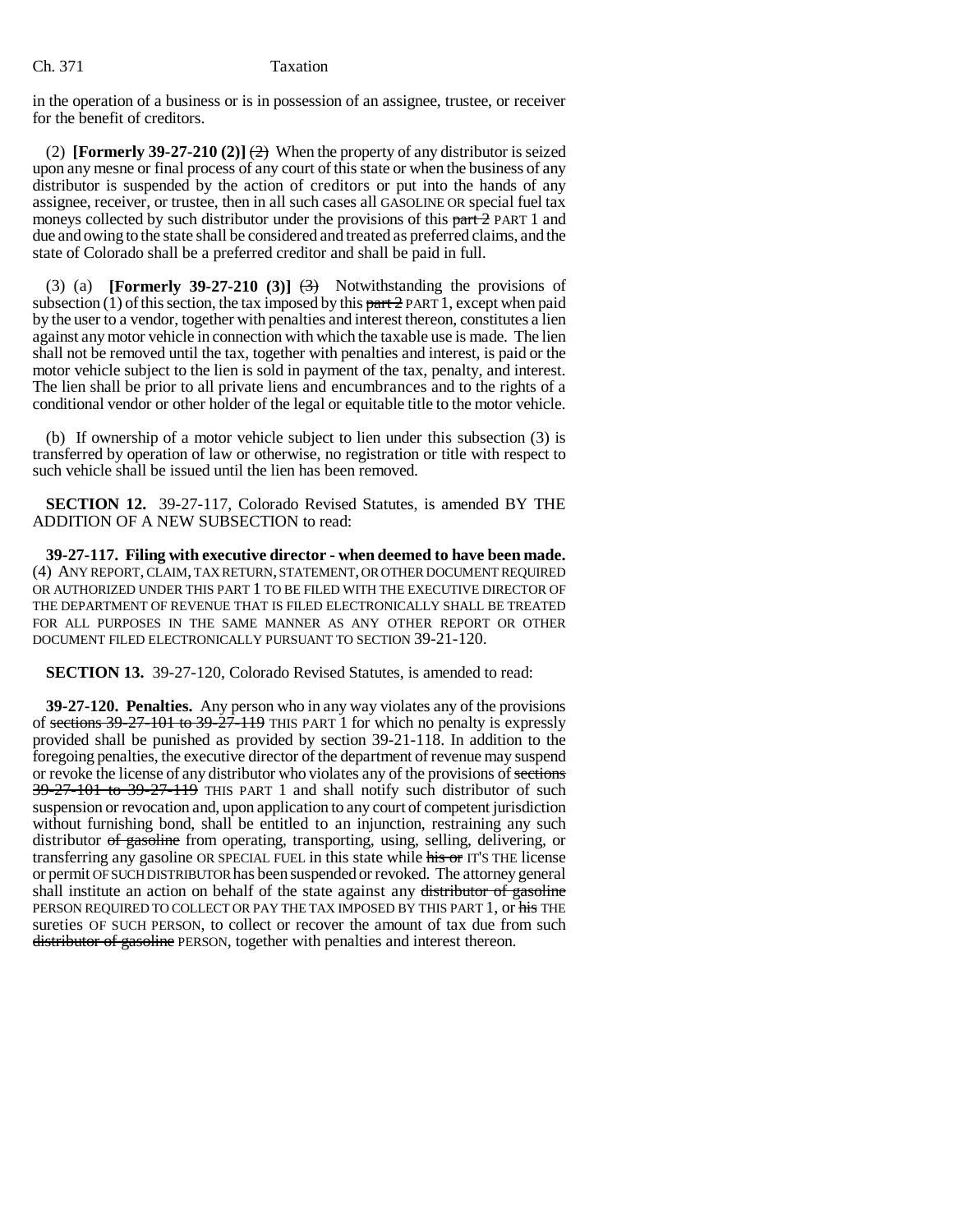# **SECTION 14.** 39-27-121, Colorado Revised Statutes, is amended to read:

**39-27-121. State treasurer custodian of deposits.** All surety bonds and negotiable certificates of deposit deposited in compliance with the provisions of this part 1 shall be delivered into the custody of the state treasurer and held by him THE TREASURER subject to further order of the EXECUTIVE DIRECTOR OF THE department of revenue. In the event any licensee ceases operations, voluntarily or otherwise, the deposit made by him THE LICENSEE, or any balance thereof, shall be returned to him THE LICENSEE after all taxes, penalties, fees, and charges owing by him SAID LICENSEE, pursuant to this part 1, have been paid.

**SECTION 15.** Part 1 of article 27 of title 39, Colorado Revised Statutes, is amended BY THE ADDITION OF THE FOLLOWING NEW SECTIONS CONTAINING RELOCATED PROVISIONS, WITH AMENDMENTS, to read:

**39-27-102.5. Tax imposed on special fuel - exemptions - ex-tax purchases. [Formerly 39-27-202]** (1) (a) (I) An excise tax is imposed and shall be collected on all special fuel sold, offered for sale, or used ACQUIRED in this state, for the propulsion of a motor vehicle on any highway of this state, but only one such tax shall be paid upon the same special fuel in this state. EXCEPT AS OTHERWISE PROVIDED IN THIS SUBPARAGRAPH (I), NO MORE THAN THREE TAX DEFERRED TRANSACTIONS SHALL TAKE PLACE AFTER THE SPECIAL FUEL HAS LEFT THE TERMINAL OF ITS ORIGIN, EITHER WITHIN OR OUTSIDE THE STATE; EXCEPT THAT, FOR PURPOSES OF COUNTING THE APPLICABLE TRANSACTIONS IN ORDER TO COLLECT THE TAX IMPOSED BY THIS SUBPARAGRAPH (I), COUNTING SHALL BEGIN WHEN THE GASOLINE FIRST ENTERS THE STATE, WHETHER BY TRUCK OR BY RAIL. IF MORE THAN THREE DISTRIBUTORS ACQUIRE THE SPECIAL FUEL, THE THIRD DISTRIBUTOR SHALL BE LIABLE FOR PAYMENT OF THE TAX IMPOSED. NOTHING IN THIS PARAGRAPH (a) SHALL PRECLUDE DISTRIBUTORS FROM PAYING THE TAX. The tax IMPOSED shall be collected and remitted to this state or paid to this state as follows: COMPUTED UPON THE TOTAL AMOUNT OF SPECIAL FUEL MEASURED BY THE VOLUME OF SPECIAL FUEL ACQUIRED BY EACH DISTRIBUTOR IN THIS STATE AND SHALL BE PAID IN THE MANNER PROVIDED IN THIS SECTION.

(I) By a distributor, measured by the volume of special fuel which is sold by him to a vendor or which is used by him on the highways of this state in the propulsion of a motor vehicle operated by him;

 $(II)$  By IN THE CASE OF a user, THE TAX IMPOSED BY THIS SECTION SHALL BE measured by the volume of special fuel imported into this state or acquired without payment of the tax imposed by this section and used in the propulsion of a motor vehicle on the highways of this state.

(b) The tax, with respect to special fuel acquired by a user in a manner other than through delivery by a vendor for which the tax is paid to the distributor, shall attach at the time of the consumption of such special fuel in the propulsion of a motor vehicle upon the highways of this state and shall be paid over to the executive director OF THE DEPARTMENT OF REVENUE by the user with the report required by, and in accordance with, other applicable provisions of this part? PART 1.

(c) The excise tax imposed by paragraph (a) of this subsection (1) shall be twenty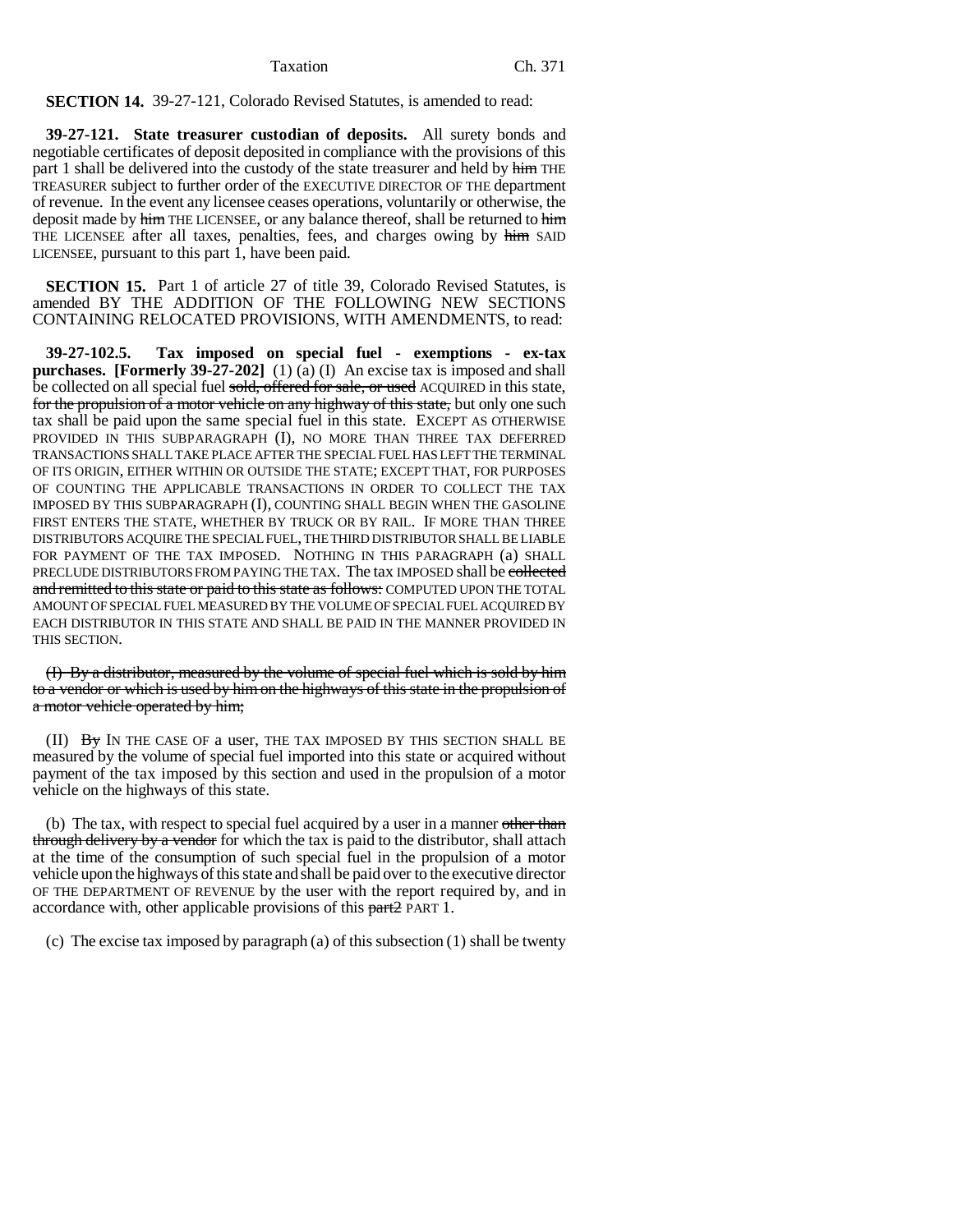and one-half cents per gallon or fraction thereof from August 1, 1989, through December 31, 1989, eighteen cents per gallon or fraction thereof from January 1, 1990, through December 31, 1991, and twenty and one-half cents per gallon or A fraction thereof for calendar years beginning on and after January 1, 1992.

(1.5) Except as otherwise provided in paragraph (b) of subsection (2) of this section and paragraph (b) of subsection (3) of this section, indelible dye meeting federal regulations must be added to special fuel before or upon withdrawal at a terminal or refinery rack for that special fuel to be exempt from the excise tax imposed pursuant to this  $part 2$  PART 1. Such tax-exempt special fuel shall not be used for taxable purposes; except that dyed special fuel may be used for a taxable purpose to the extent that such use is allowed under federal law or regulations with such fuel being subject to the excise tax imposed pursuant to this  $part 2$  PART 1. For purposes of this subsection (1.5), "taxable purpose" means any use on which an excise tax on special fuel is imposed pursuant to this  $part 2$  PART 1. The terminal operator shall ensure that tax-exempt special fuel is dyed before it leaves the terminal. The seller shall give notice to the purchaser in accordance with federal regulations that the dyed special fuel is not legal for taxable use.

(2) (a) Dyed diesel fuel purchased to propel farm vehicles, when the same are being used on farms and ranches, and farm tractors, and implements of husbandry only incidentally operated or moved on a highway, when operated off the public highways, and vehicles or construction equipment operated within the confines of highway construction projects when the same are actually being used in the construction of such highways shall be exempt from the excise tax imposed pursuant to this part 2 PART 1. A person who purchases undyed special fuel for the purposes set forth in this paragraph (a) may, in accordance with section 39-27-203 SECTION 39-27-103.5, apply to the department of revenue for a refund of the excise tax paid thereon.

(b) (I) All purchases of special fuel for the propulsion of a motor vehicle on the highways of this state by the United States or any of its agencies shall be exempt from the provisions of this  $part 2$  PART 1 if the special fuel is used exclusively by the governmental entity in performing its governmental functions and activities. A PERSON WHO PURCHASES SPECIAL FUEL FOR THE PURPOSES SET FORTH IN THIS SUBPARAGRAPH (I) MAY, IN ACCORDANCE WITH SECTION 39-27-103.5, APPLY TO THE DEPARTMENT OF REVENUE FOR A REFUND OF THE EXCISE TAX PAID THEREON.

(II) Dyed diesel purchased by the state of Colorado, or any of its agencies, any town, city, county, city and county,  $\sigma$  school district of this state,  $\sigma$ d OR any other political subdivision of this state shall be exempt from the excise tax imposed pursuant to this  $part 2$  PART 1 if the special fuel is used exclusively by the governmental entity in performing its governmental functions and activities. A PERSON WHO PURCHASES DYED DIESEL FUEL FOR THE PURPOSES SET FORTH IN THIS SUBPARAGRAPH (II) MAY, IN ACCORDANCE WITH SECTION 39-27-103.5, APPLY TO THE DEPARTMENT OF REVENUE FOR A REFUND OF THE EXCISE TAX PAID THEREON.

(III) Any state or local governmental entity referred to in subparagraph (II) of this paragraph (b) may obtain an exemption certificate from the executive director of the department of revenue pursuant to subsection (3) of this section. Upon receipt of an exemption certificate, such governmental entity may purchase from a distributor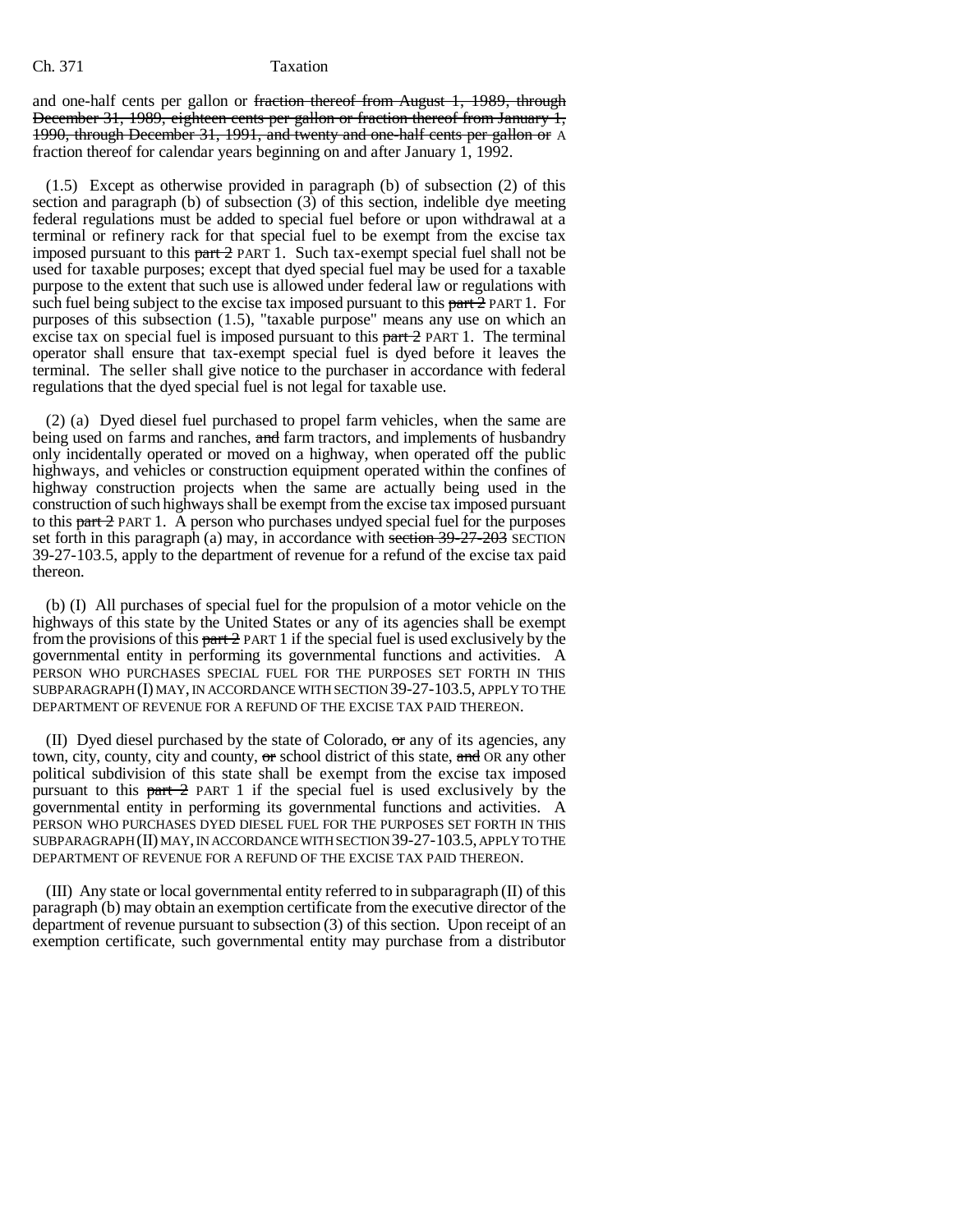undyed special fuel without payment of the excise tax imposed pursuant to this part 2 PART 1 if the special fuel is used exclusively by the governmental entity in performing its governmental functions and activities.

# (c) (Deleted by amendment, L. 98, p. 1033, § 8, effective July 1, 1998.)

 $(d)$  (c) Any person operating a vehicle other than a qualified motor vehicle pursuant to the motor fuel tax cooperative agreement entered into under part 3 of this article may bring into this state for the operation of such vehicle only the amount of special fuel that is in the ordinary fuel tank attached to such vehicle without being liable for the payment of the tax under this  $part 2$  PART 1.

 $(3)$  (a) A distributor of special fuel who sells and delivers such fuel shall, at the time of sale, collect the tax from the vendor. The sales price as advertised or as shown on the delivery device used by a vendor to place special fuel into the fuel tank of a motor vehicle shall include the tax imposed by this part 2. The tax collected by the distributor PURSUANT TO THIS SECTION is deemed to have been received by the distributor at the time of the sale SUCH FUEL IS ACQUIRED irrespective of when payment is received by the distributor for the amount of the invoice, including the tax, and the tax required to be collected by the distributor constitutes a debt owed by the distributor to this state.

(b) The executive director of the department of revenue shall issue an exemption certificate to a user of special fuel to purchase undyed special fuel from a distributor without payment of the tax if such user is exempt under the provisions of paragraph (b) of subsection (2) of this section.

# (c) and (d) (Deleted by amendment, L. 98, p. 1033, § 8, effective July 1, 1998.)

 $(e)$  (c) With each sale of special fuel made without payment of the tax pursuant to this subsection (3), the distributor shall secure evidence that the user has authorization from the executive director OF THE DEPARTMENT OF REVENUE to purchase special fuel ex-tax, together with his THE DISTRIBUTOR'S name and address and such other information as the executive director may require.

(4) For the proper administration of this part  $2$  and to prevent evasion of the tax, it shall be presumed, until the contrary is established by competent proof under rules and procedures adopted by the executive director, that all special fuel sold or delivered by a distributor is consumed in propelling a motor vehicle on the highways of this state.

(5) (a) The tax imposed by paragraph (c) of subsection (1) of this section shall not apply to any motor vehicle which THAT has been registered in this state, which THAT is powered by liquefied petroleum gas or natural gas, and for which a valid decal has been acquired as provided in this subsection (5). The owners or operators of such motor vehicles shall, in lieu of the tax imposed under paragraph (c) of subsection (1) of this section, pay an annual license tax fee on each such vehicle in accordance with the following schedule of motor vehicle gross weights: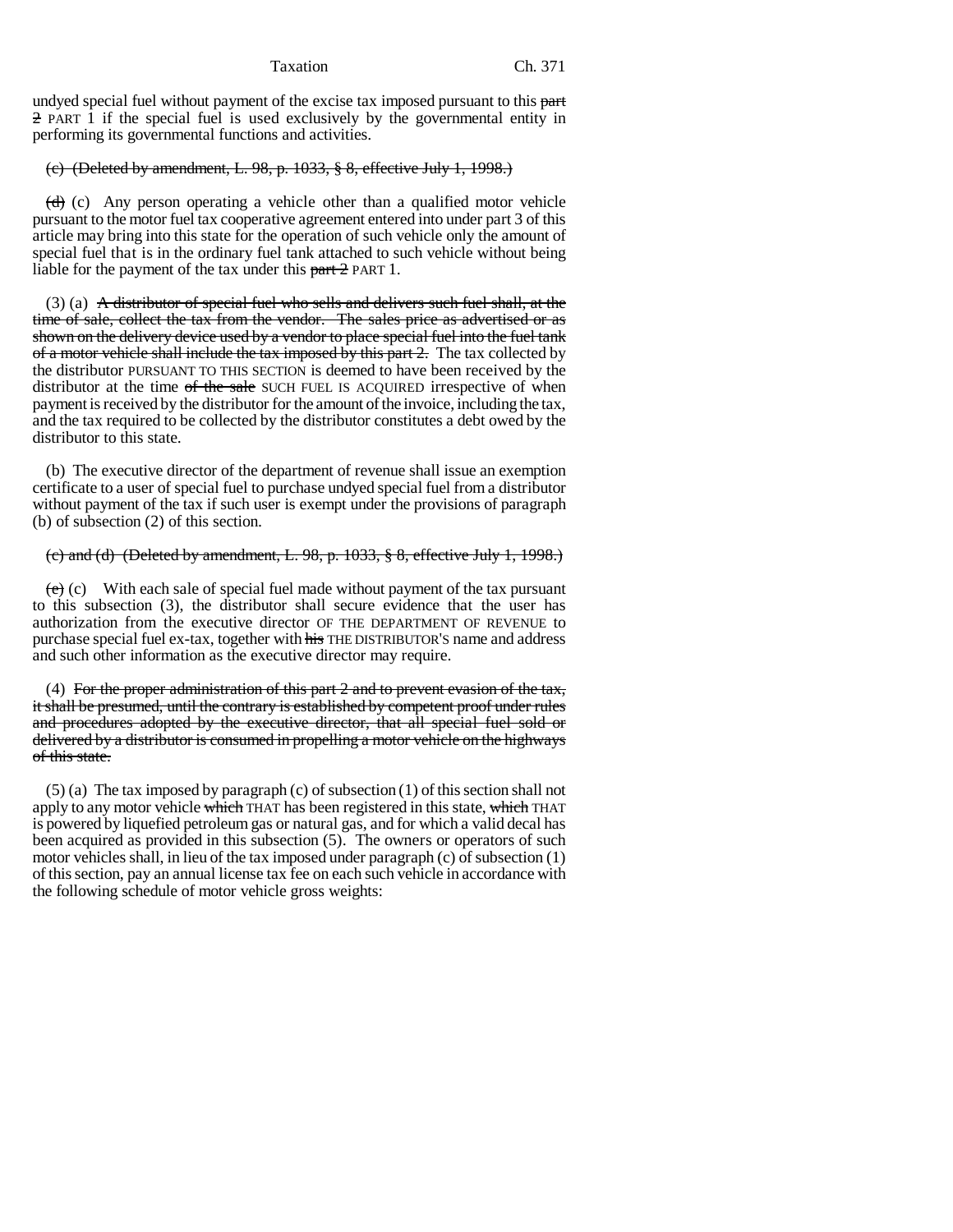# **Gross Weight in Pounds Annual License Tax Fee**

| $(I)$ 1-10,000        | \$ 70.00 |
|-----------------------|----------|
| (II) $10,001-16,000$  | 100.00   |
| $(III)$ Over $16,000$ | 125.00   |

(b)  $(H)$  The executive director of the department of revenue shall annually, starting January 1 of each year commencing in 1984, collect or cause to be collected from owners or operators of the motor vehicles specified in paragraph (a) of this subsection (5) the annual license tax fee. Applications for such licenses shall be supplied by the department of revenue. In the case of a motor vehicle which THAT is not in operation by PURCHASED OR CONVERTED TO LIQUIFIED PETROLEUM GAS OR NATURAL GAS BY January 1 of any year, a license shall be purchased for a fractional period of such year, and the amount of the license tax shall be reduced by one-twelfth for each complete month which THAT shall have elapsed since the beginning of such year.

# (II) Repealed.

(c) Upon payment of the tax required by this subsection (5), the executive director OF THE DEPARTMENT OF REVENUE shall issue a decal, which shall be valid for the current calendar year and shall be attached to the upper right-hand corner of the front windshield on the motor vehicle for which it was issued.

(d) The identifying decal and license tax fee paid for each motor vehicle shall be transferable upon a change of ownership of the motor vehicle. Such transfer shall be accomplished in accordance with rules promulgated by the executive director OF THE DEPARTMENT OF REVENUE.

(e) It is unlawful for any person to operate a motor vehicle required to have a liquefied petroleum gas or natural gas decal upon the highways of this state without such decal unless such motor vehicle is titled outside Colorado and all Colorado purchases are taxed pursuant to paragraph (c) of subsection (1) of this section or such vehicle is otherwise exempt from the provisions of this part 2 PART 1.

(f) No person shall PUT, OR cause to be put,  $\sigma r$  put, liquefied petroleum gas or natural gas into the fuel tank of a motor vehicle required to have a liquefied petroleum gas or natural gas decal unless the motor vehicle has such decal attached to it or written or electronic evidence that a valid decal has been acquired for the motor vehicle AND SUCH EVIDENCE has been provided to such person or such person's employer. Sales of fuel placed in the fuel tank of a motor vehicle not displaying such decal or otherwise evidencing acquisition of a valid decal and for which the distributor is obligated to collect the tax specified by paragraph (c) of subsection (1) of this section shall be recorded upon an invoice, which invoice shall include the date, the motor vehicle license number, the number of gallons or, in the case of natural gas, the energy equivalent in gallons placed in such fuel tank, and the tax due thereon.

(g) Any person violating any provision of this subsection (5) is subject to the penalty provisions of sections 39-27-216 and 39-27-217 SECTIONS 39-27-114 AND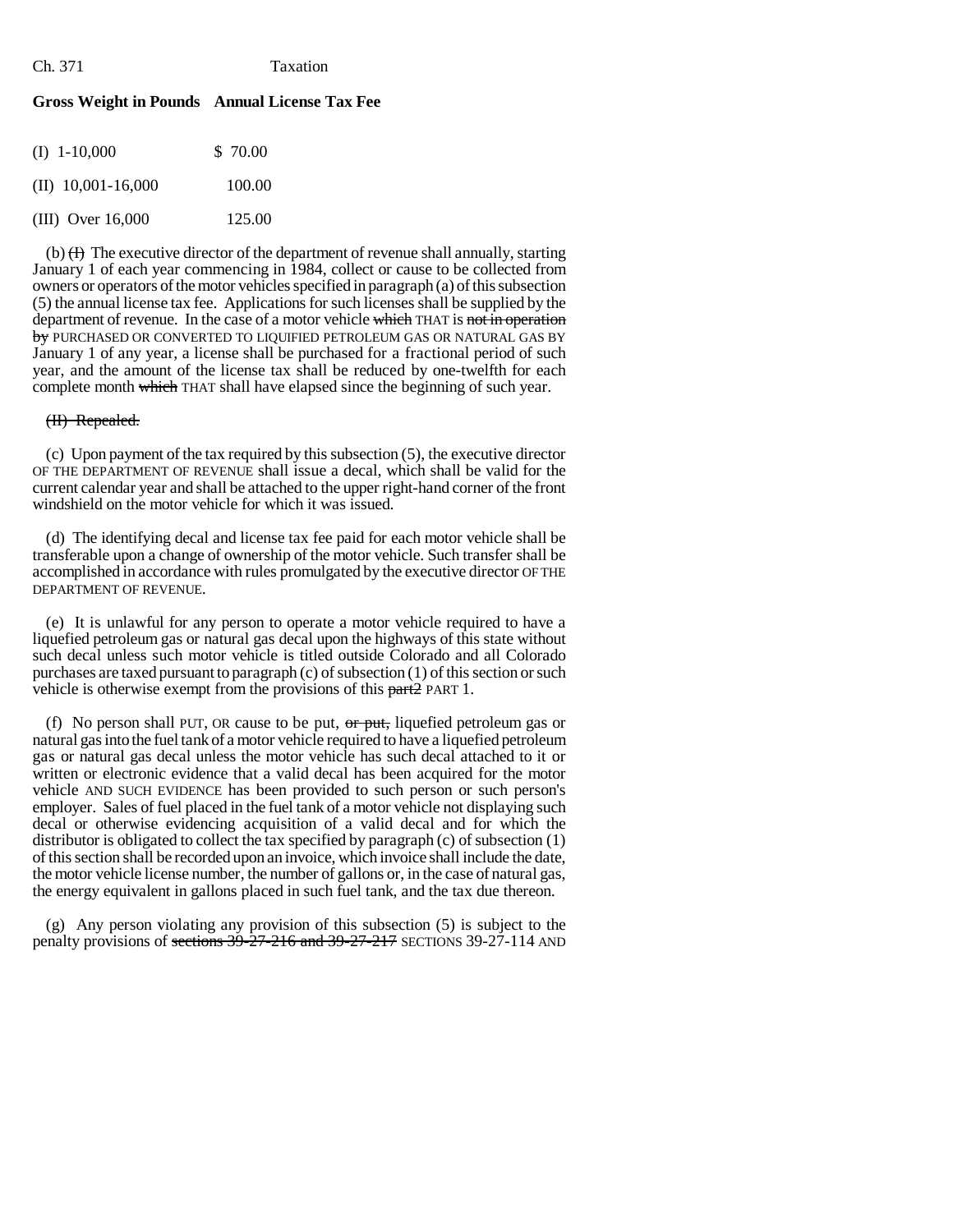# 39-27-120.

(h) Motor vehicles displaying a liquefied petroleum gas or natural gas decal are exempt from the licensing and reporting requirements stated in the remainder of this  $part 2$  PART 1.

 $(6)$  (a) The department of revenue shall promulgate rules and regulations allowing for payment of the annual license tax fee, if applicable, and acquisition of the decal as set forth in subsection (5) of this section by a user directly from a vendor or distributor of liquified petroleum gas or natural gas.

(b) Such rules and regulations shall permit each vendor or distributor who participates in the program to return decals which THAT are not issued by the vendor or distributor and remit the applicable annual license tax fees collected by the vendor or distributor not earlier than one hundred twenty days from the time decals are supplied to the vendor or distributor by the department of revenue.

(7) Motor vehicles which THAT are owned or operated by a nonprofit transit agency which THAT receives public funds and which THAT are used exclusively in performing the agency's nonprofit functions and activities shall be exempt from the provisions of subsection (5) of this section and from the special fuel tax imposed by paragraph (c) of subsection (1) of this section upon liquified petroleum gas and natural gas. A PERSON WHO PURCHASES SPECIAL FUEL FOR THE PURPOSES SET FORTH IN THIS SUBSECTION (7) MAY, IN ACCORDANCE WITH SECTION 39-27-103.5, APPLY TO THE DEPARTMENT OF REVENUE FOR A REFUND OF THE EXCISE TAX PAID THEREON.

(8) The department of revenue is authorized to promulgate reasonable rules, and regulations, consistent with this part 2 PART 1, concerning annual license tax fees collected and decals issued pursuant to subsections (5) and (6) of this section, including, but not limited to, reporting procedures, reporting forms, and the penalties described in sections 39-27-216 and 39-27-217 SECTIONS 39-27-114 AND 39-27-120.

**39-27-103.5. Refunds of the tax paid on special fuel. [Formerly 39-27-203]** (1) (a) Any person who purchased special fuel and paid the tax thereon to the vendor at the time of such purchase, who used the diesel engine fuel, kerosene, liquefied petroleum gases, and natural gas for purposes other than the operation of a motor vehicle upon the highways of this state, or who is otherwise entitled to a refund under the provisions of this  $part 2$  PART 1 or of federal law, shall be entitled to a refund by the controller upon vouchers certified by the department of revenue for the amount of tax paid on such fuel; except that such person shall not be entitled to a refund on purchases of special fuel in quantities of less than twenty gallons. When a person purchases and uses special fuel in a vehicle equipped with a power take-off unit, a refund may be claimed for all tax paid on special fuel used to operate said power take-off unit if the vehicle is equipped with a metering device approved by the department of revenue and designed to operate only while the vehicle is stationary and the parking brake is engaged; the quantity of special fuel measured by the metering device shall be presumed to be the quantity of special fuel consumed by the operation of the power take-off unit.

(b) All applicants claiming a refund under the provisions of paragraph (a) of this subsection  $(1)$  shall be subject to the applicable provisions of section 39-27-103  $(3)$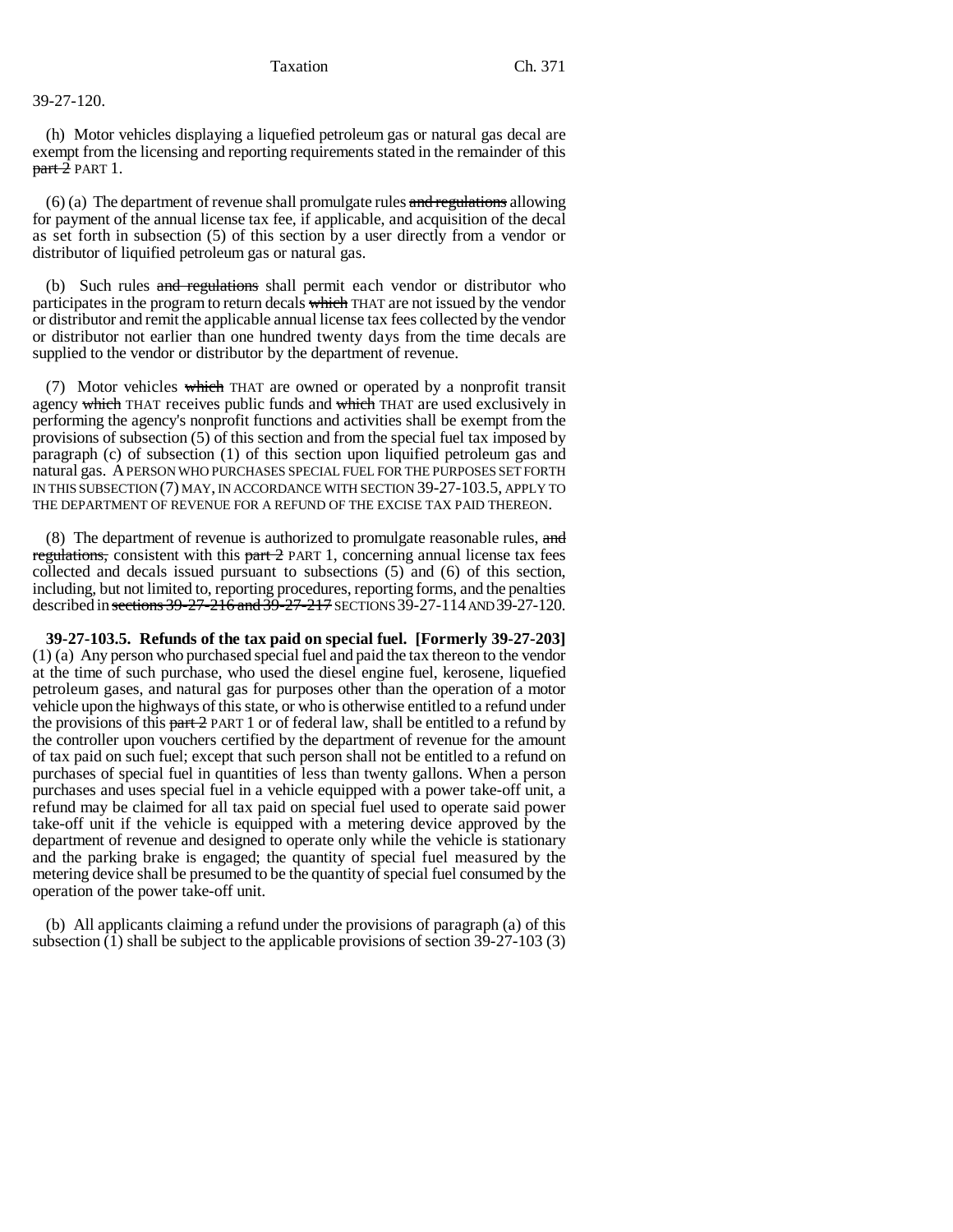to (5), and, for purposes of such subsections (3) to (5), special fuel shall be treated as if it were gasoline.

(2) A refund shall be allowed to a distributor for the tax paid on special fuel pursuant to the provisions of this part 2 which PART 1 THAT was erroneously paid due to mistake of fact, law, or computation. A special fuel distributor who has paid any such tax may, within three years from the date of payment thereof, file with the department of revenue an application for refund of such tax so erroneously paid. Such SAID application shall be on such forms as prescribed by the department of revenue.

**SECTION 16.** 11-35-101 (1), Colorado Revised Statutes, is amended to read:

**11-35-101. Alternatives to surety bonds permitted - requirements.** (1) The requirement of a surety bond as a condition to licensure or authority to conduct business or perform duties in this state provided in sections 10-2-408, 12-5.5-202 (2) (b), 12-6-111, 12-6-112, 12-6-112.2, 12-11-101 (1) (d),12-11-104, 12-11-106, 12-14-124 (1), 12-20-103 (3), 12-59-115 (1), 12-60-509 (2.5) (b), 33-4-101 (1), 33-12-104 (1), 35-33-403 (3), 35-55-104 (1), 37-91-107 (2) and (3), 38-29-119 (2), 39-21-105 (4), 39-27-104 (2) (a), (b), (c), (d), AND (e), (2.1) (a), (b), AND (c), (2.5) (a), and  $(2.5)$  (b),  $39-27-204$  (4) (a),  $(4.5)$ , and  $(6)$ ,  $39-28-105$  (1),  $42-6-115$  (2), and 42-7-301 (6), C.R.S., may be satisfied by a savings account or deposit in or a certificate of deposit issued by a state or national bank doing business in this state or by a savings account or deposit in or a certificate of deposit issued by a state or federal savings and loan association doing business in this state. Such savings account, deposit, or certificate of deposit shall be in the amount specified by statute, if any, and shall be assigned to the appropriate state agency for the use of the people of the state of Colorado. The aggregate liability of the bank or savings and loan association shall in no event exceed the amount of the deposit. For the purposes of the sections referred to in this section, "bond" includes the savings account, deposit, or certificate of deposit authorized by this section.

**SECTION 17.** 11-35-101.5 (1), Colorado Revised Statutes, is amended to read:

**11-35-101.5. Irrevocable letter of credit permitted - requirements.** (1) Where there is the requirement of either an irrevocable letter of credit or a bond as a condition to licensure in sections 12-16-106 (1) and 12-16-218 (1), C.R.S., or where an irrevocable letter of credit is permitted as an alternative to a surety bond, evidence of a savings account, deposit, or certificate of deposit meeting the requirements of section 11-35-101, as a condition to licensure or authority to conduct business or perform duties in this state, provided in sections 12-11-101 (1) (d), 12-11-104, 12-11-106, 12-16-105 (5), 12-16-106 (1) (a), 12-16-218 (1) (a), 33-4-101 (1), 33-12-104 (1), 37-91-107 (2), and 39-27-204 (6) AND 39-27-104.5, C.R.S., the requirement shall be satisfied by an irrevocable letter of credit issued by a state or national bank or a state or federal savings and loan association doing business in this state. The requirement shall also be satisfied by an irrevocable letter of credit issued by the bank or banks for cooperatives which are organized pursuant to federal statutes and which serve the region in which the state of Colorado is located. Such letter of credit shall be in an amount specified by statute, if any, and shall name the appropriate state agency as beneficiary, in favor of the people of the state of Colorado.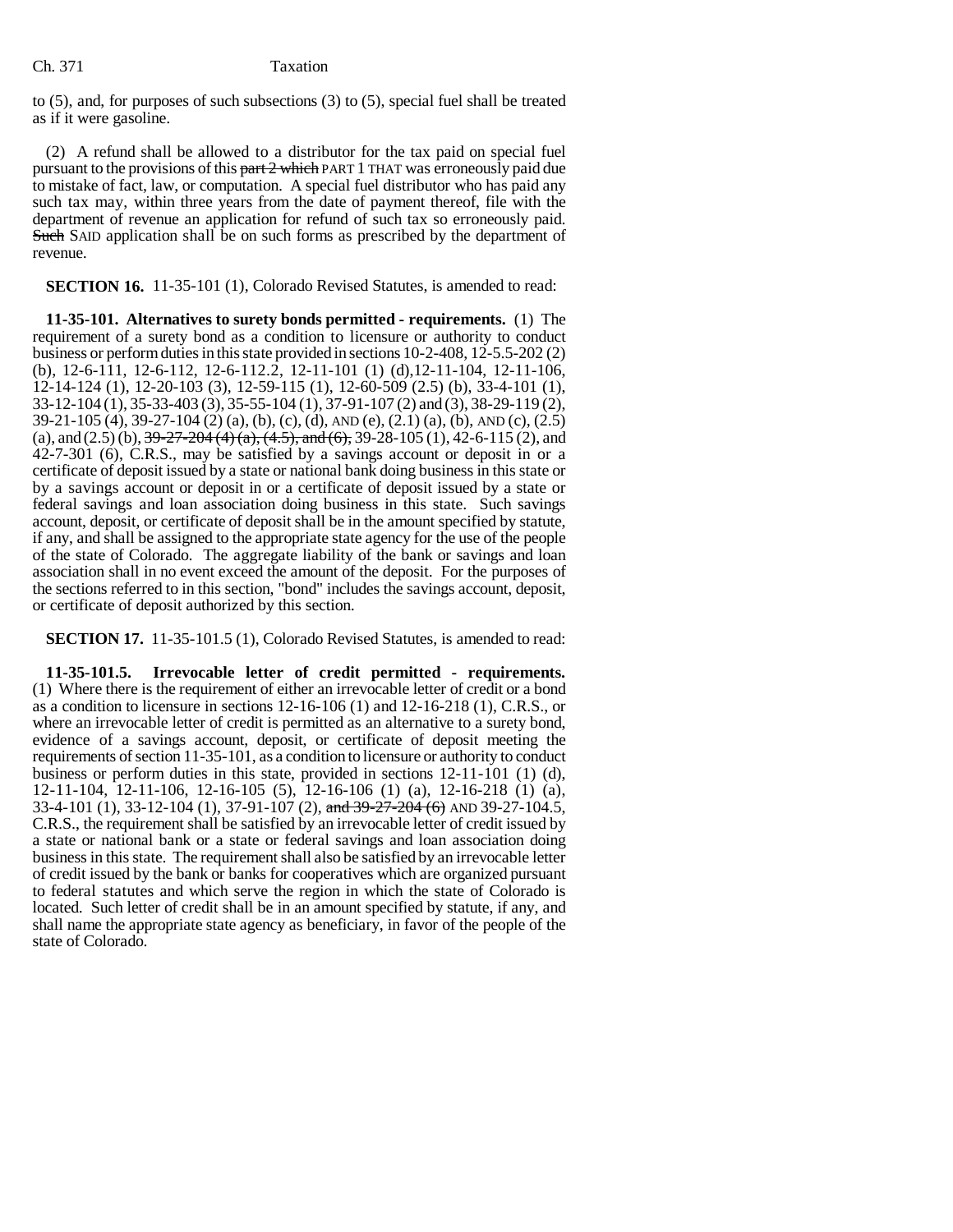**SECTION 18.** 39-26-114 (1) (a) (XV), Colorado Revised Statutes, is amended to read:

**39-26-114. Exemptions - disputes - credits or refunds - definitions - creation of fund - repeal.** (1) (a) There shall be exempt from taxation under the provisions of this part 1 the following:

(XV) The sale of special fuel, as defined in section  $39-27-201$  (8) SECTION 39-27-101(6.3), used for the operation of farm vehicles when such vehicles are being used on farms and ranches;

**SECTION 19.** 39-26-203 (1) (c) (I), Colorado Revised Statutes, is amended to read:

**39-26-203. Exemptions - definitions.** (1) This part 2 is declared to be supplementary to the "Emergency Retail Sales Tax Law of 1935", part 1 of this article, and shall not apply:

(c) (I) To the storage, use, or consumption of gasoline which is taxed under the provisions of part 1 of article 27 of this title and to all gasoline which is taxed under said provisions and the tax on which is refunded and to special fuel, as defined in section  $39-27-201$  (8) SECTION 39-27-101 (6.3), used for the operation of farm vehicles when the same are being used on farms or ranches; except that aviation fuel used in turbo-propeller or jet engine aircraft and upon which a tax was collected pursuant to the provisions of this part 2 prior to January 1, 1989, shall not be exempt.

**SECTION 20.** 43-1-106 (13), Colorado Revised Statutes, is amended to read:

**43-1-106. Transportation commission - powers and duties.** (13) The commission shall provide the joint budget committee, the house transportation and energy committee, and the senate transportation committee with the specific construction, improvements, maintenance, and traffic control activities that have been accomplished with the revenues provided for in sections  $39-27-102$  (1) (a) (II) and  $39-27-202$  (1) (e) AND 39-27-102.5 (c), C.R.S.

**SECTION 21.** 43-4-201 (3) (a) (V), Colorado Revised Statutes, is amended to read:

**43-4-201. Funds created - repeal.** (3) (a) (V) Notwithstanding any other provision in this section, the general assembly may make an annual appropriation or statutory distribution from the highway users tax fund to the department of revenue for the data collection services provided for under sections 39-27-109.7 and 39-27-218 SECTION 39-27-109.7, C.R.S.

**SECTION 22.** The introductory portions to 43-4-205 (5) and (6), Colorado Revised Statutes, are amended to read:

**43-4-205. Allocation of fund.** (5) Revenues raised by the excise tax imposed on gasoline and special fuel pursuant to sections  $39-27-102$  and  $39-27-202$  AND 39-27-102.5, C.R.S., equal to the first seven cents per gallon of such tax shall be placed in the highway users tax fund to be allocated as follows: